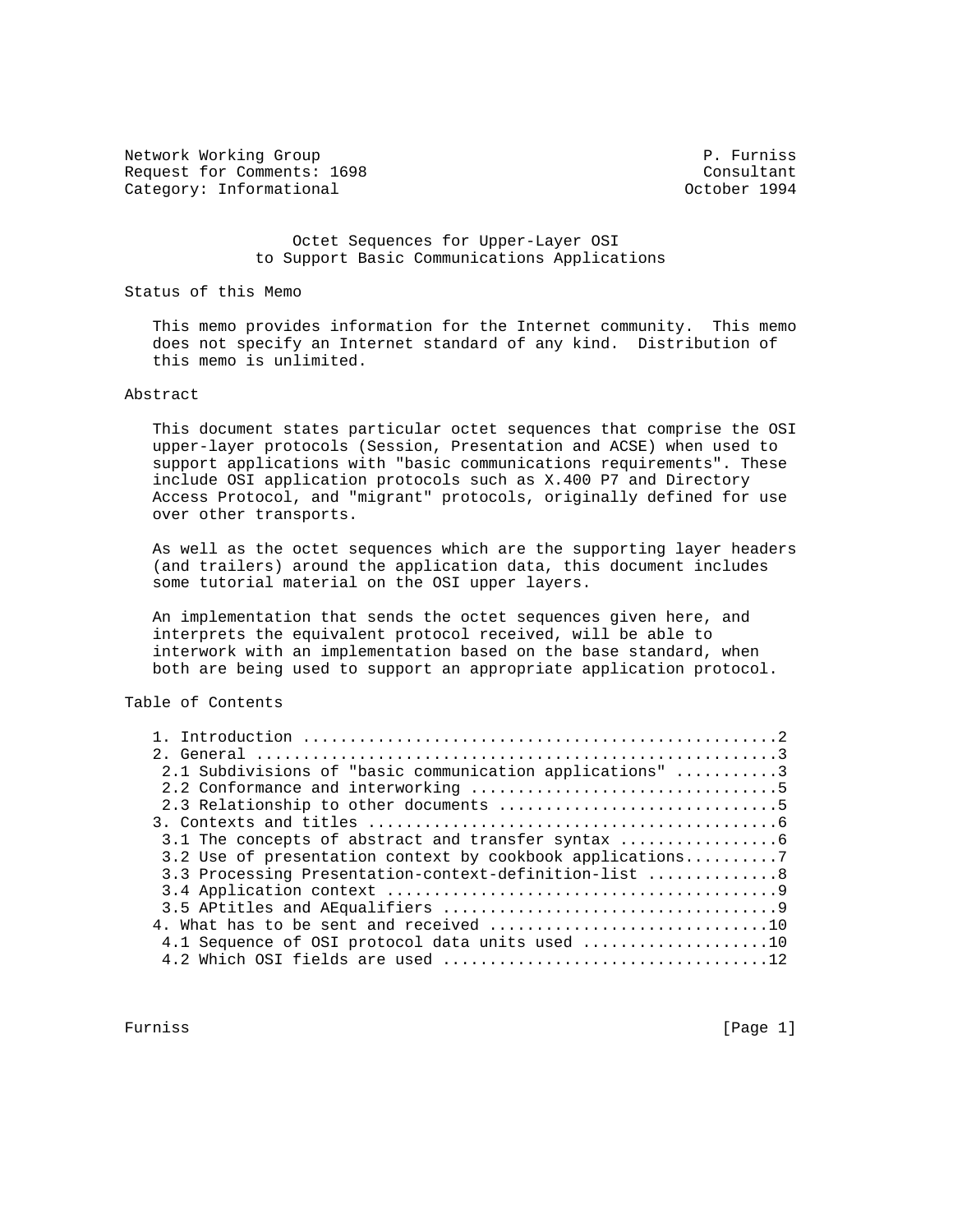| 4.3 Encoding methods and length fields 14             |
|-------------------------------------------------------|
|                                                       |
| 4.3.2 ASN.1/BER items (Presentation and ACSE) 14      |
| 4.4 BER Encoding of values for primitive datatypes 15 |
| 4.5 Unnecessary constructed encodings 16              |
|                                                       |
|                                                       |
|                                                       |
| 6.2 Successful reply to connection setup 20           |
|                                                       |
|                                                       |
|                                                       |
|                                                       |
|                                                       |
|                                                       |
|                                                       |
|                                                       |
| 8.                                                    |
|                                                       |
|                                                       |

#### 1. Introduction

 The upper-layer protocols of the OSI model are large and complex, mostly because the protocols they describe are rich in function and options. However, for support of most applications, only a limited portion of the function is needed. An implementation that is not intended to be a completely general platform does not need to implement all the features. Further, it need not reflect the structuring of the OSI specifications - the layer of the OSI model are purely abstract.

 This document presents the protocol elements required by the OSI upper layers when supporting a connection-oriented application with only basic communication requirements - that is to create a connection, optionally negotiate the data representation, send/receive data, close a connection and abort a connection. Optionally, data may be sent on the connection establishment, closing and abort messages.

 In this document, the protocol elements needed are given in terms of the octet sequences that comprise the 'envelope' around the application data. The envelope and its enclosing data form a Transport Service Data Unit (TSDU) that can be passed via the OSI Transport Service [ISO8072] (which in turn may be supported as specified in [RFC1006] or any class of the OSI Transport Protocol [ISO8073]).

Furniss [Page 2]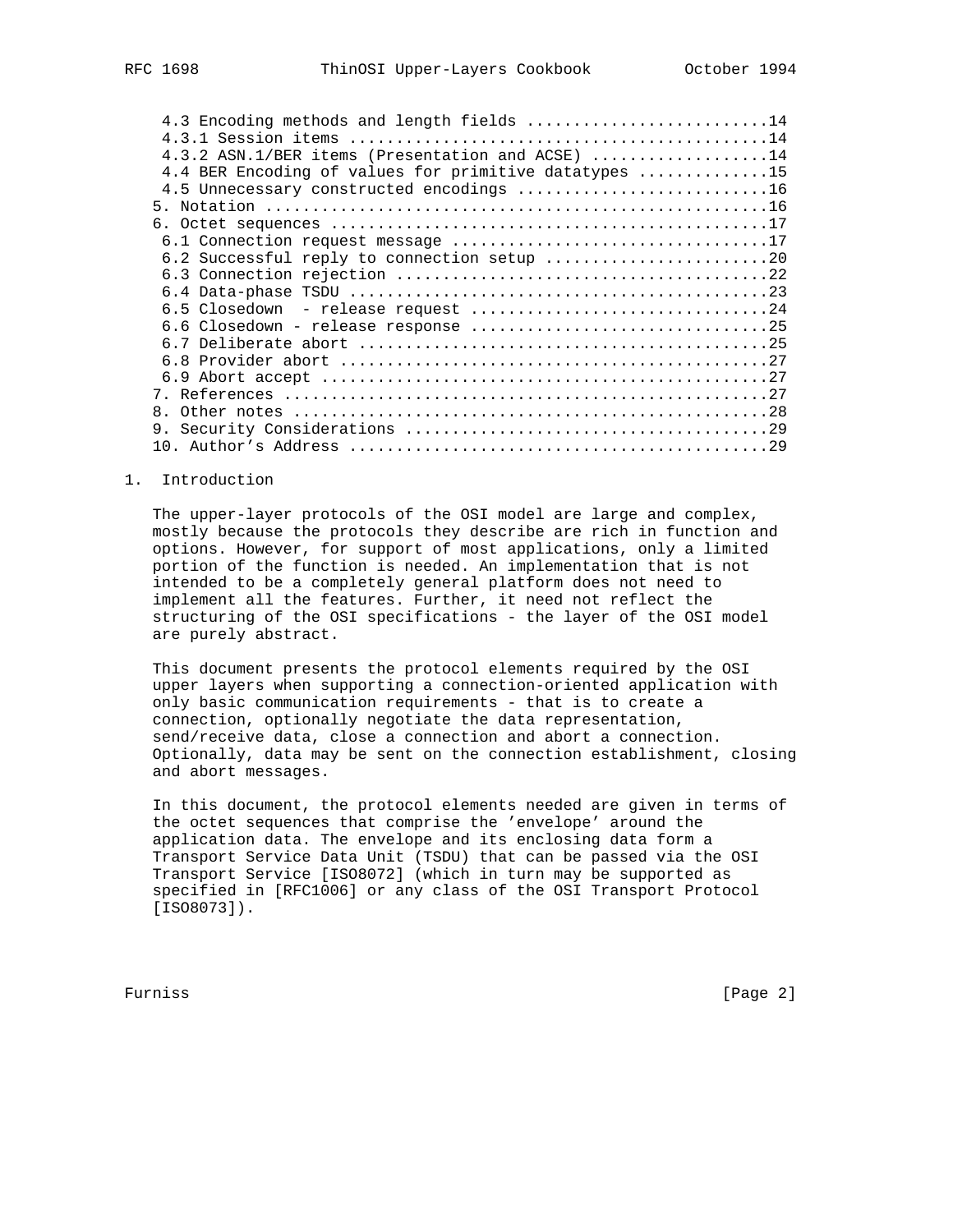The octet sequences to be sent and the description of the alternative forms that may be received are equivalent to an informal re specification of the relevant parts of the upper-layer protocols. The "relevant parts" are determined by the requirements of the supported applications (this is a reflexive definition! - if application Z needs something that is not here, it is not supported). The formal specifications remain the base standards, the appropriate profiles and the requirements of the application. However, an implementation based on this document will be able to interwork with an implementation based directly on the full standards when both are supporting a basic communication application. The "full" implementation will exhibit only part of its potential behaviour, since the application will only invoke part.

 In addition to the octet sequences, the document includes some tutorial material.

- 2. General
- 2.1 Subdivisions of "basic communication applications"

 Distinctions can be made within the "basic communication applications", as defined above, based on how much use they make of the OSI upper-layer services, and thus how much of the protocol described in this memo will be used to support a particular application. One distinction is:

- a) whether application data is sent on the connection establishment, close and abort, or only during "date phase" on an established connection; OR
- b) whether the application data is of only one kind (abstract syntax) and one format (transfer syntax) or more than one (i.e., how much use is made of the Presentation layer syntax negotiation and identification features)

 Further distinctions are possible, but in this memo, elements of protocol needed (or not needed) by four groups of "basic communications application" are identified. All groups have "basic communications requirements" in requiring only connection, data transfer and (perhaps) orderly release of connection. The four groups are:

 Group I: applications which send data only on an established connection, and use a single abstract and transfer syntax.

Furniss [Page 3]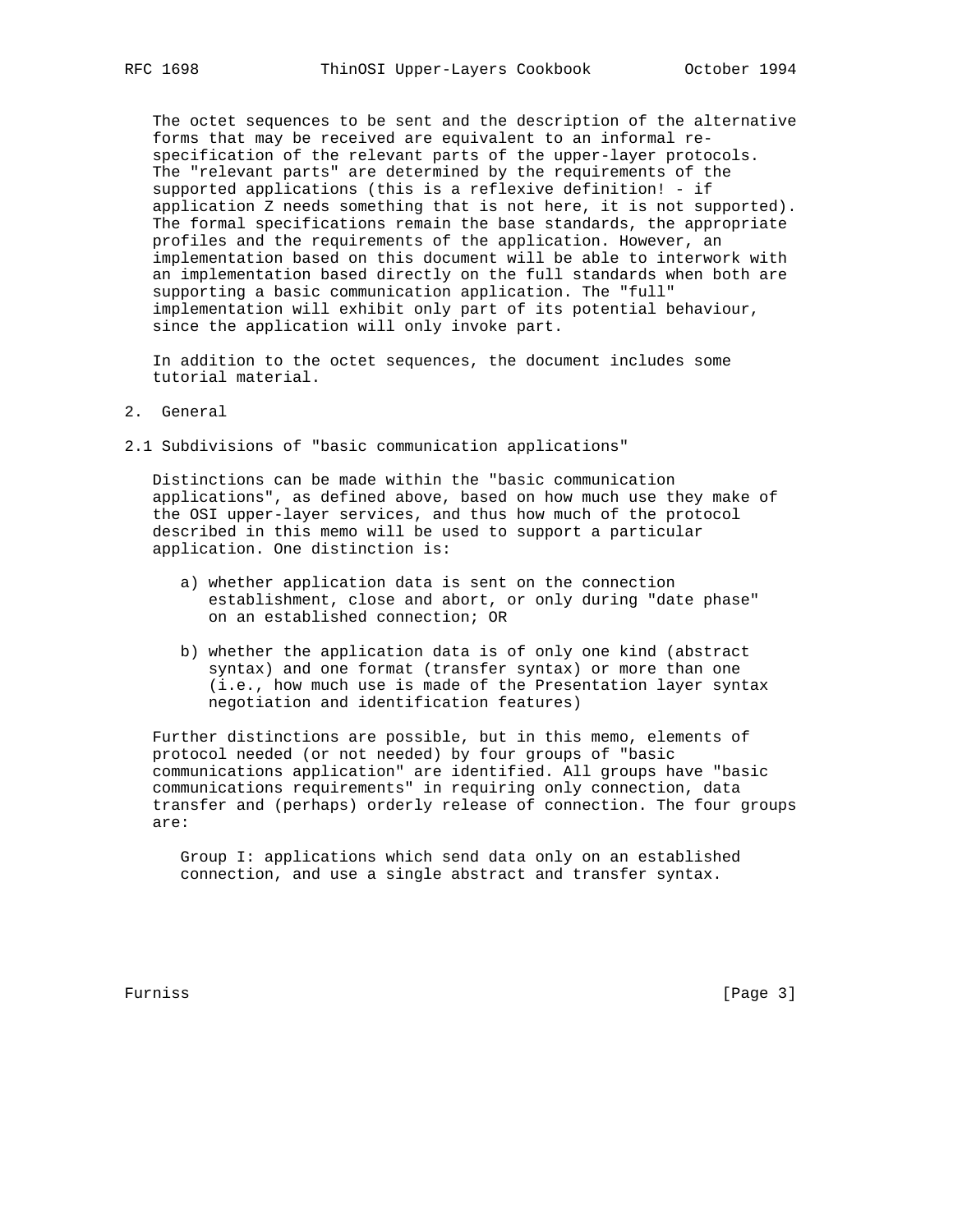Group II: applications which send data on connection establishment and release and use a single abstract and transfer syntax.

 Group III: applications that send data of only one kind (one abstract syntax) on the connection, but which have more than one format (transfer syntax) specified (they use the Presentation context negotiation facility).

 Group IV: applications that will send data of several kinds on the connection (and which much therefore distinguish on each write which kind is being sent).

 Group III applications are equivalent to Group I (or possibly Group II) after the establishment exchange has negotiated the particular transfer syntax that will be used on the connection.

Possible examples of the Groups are:

 Group I: Application protocols designed for use over transport level protocols. Typically these are non-OSI protocols "migrated" to an OSI environment. X Window System protocol is an example.

 Group II: OSI-originated protocols with simple requirements, including many of the ROSE-based ones, such as Directory Access Protocol.

 Group III: Protocols that can be treated as Group I, but for which more than one encoding of the data is known, such as a standardised one and a system-specific one - all implementations understand the standard encoding, but Presentation layer negotiation allows like-implementations to use their internal encoding for transfer, without loss of general interworking. The same could apply to OSI protocols.

 Group IV: OSI protocols with multiple abstract syntaxes (but with each individual message from a single abstract syntax) that do not use any of the special Session functional units - X.400 P7 is an example.

 Some of the OSI protocols that are not included are those that use more than one abstract syntax in a single message (such as FTAM or Transaction Processing) or use Session functional units (RTSE-based protocols, Virtual Terminal).

Furniss [Page 4]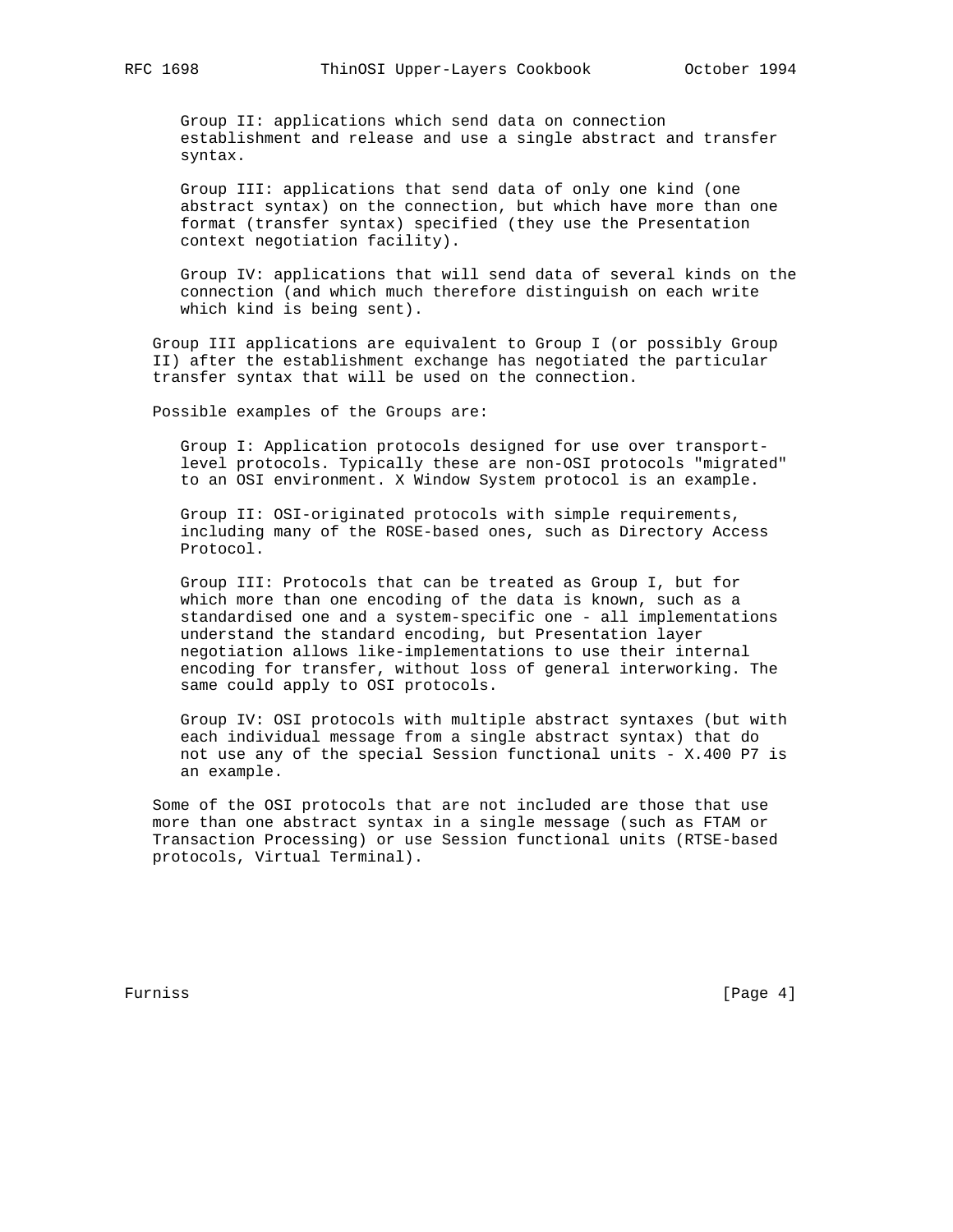# 2.2 Conformance and interworking

 The protocol elements specified in this memo correspond to the kernel functional units of Session, Presentation and ACSE, and the duplex functional unit of Session.

 The octet sequences given below are derived from the specifications in the International Standards for the protocols Session [ISO8327], Presentation [ISO8822] and ACSE [ISO8650]. The intention of this memo is to summarise those specifications, as applicable to the supported application groups, so that an implementation could be developed without direct reference to the original standards, but capable of interworking with implementations that had made direct reference. The OSI standards (especially Presentation) allow considerable flexibility in the encoding of the protocol data units. Accordingly, this memo defines particular octet sequences to be sent, and describes the variations that can be expected in data received from an implementation based directly on the OSI standards, rather than on this cookbook. It is intended that an implementation that sends these sequences and that is capable of interpreting the variations described will be fully able to interwork with an implementation based directly on the OSI standards. An implementation that is only capable of interpreting the octet sequences specified in this memo for transmission may not be able to interwork with standards-based implementations.

 The intent is to be able to interwork with conformant implementations in support of the relevant application (or group of applications). Some of the OSI standards have conformance requirements that go beyond that necessary for successful interworking, including detection of invalid protocol. Tests for conformance sometimes go beyond the strict conformance requirements of the standard. Consequently an implementation based on this memo may or may not be able to formally claim conformance to the International Standard. It may be able to legitimately claim conformance, but fail a conformance test, if the test is over-specified. (Efforts are being made to correct this, but in the meantime, the target is interworking with conformant implementations.)

# 2.3 Relationship to other documents

 The flexibility allowed in the Session, Presentation and ACSE standards is restricted in the Common Upper-Layer Requirements Part 1 [CULR-1]). This is a proposed International Standardised Profile (pdISP 11188-1) that can be assumed to be obeyed by most implementations. This memo applies the restrictions of CULR-1, especially where these concern maximum sizes of fields and the like.Points where advantage is taken of a CULR-1 limitation are

Furniss [Page 5]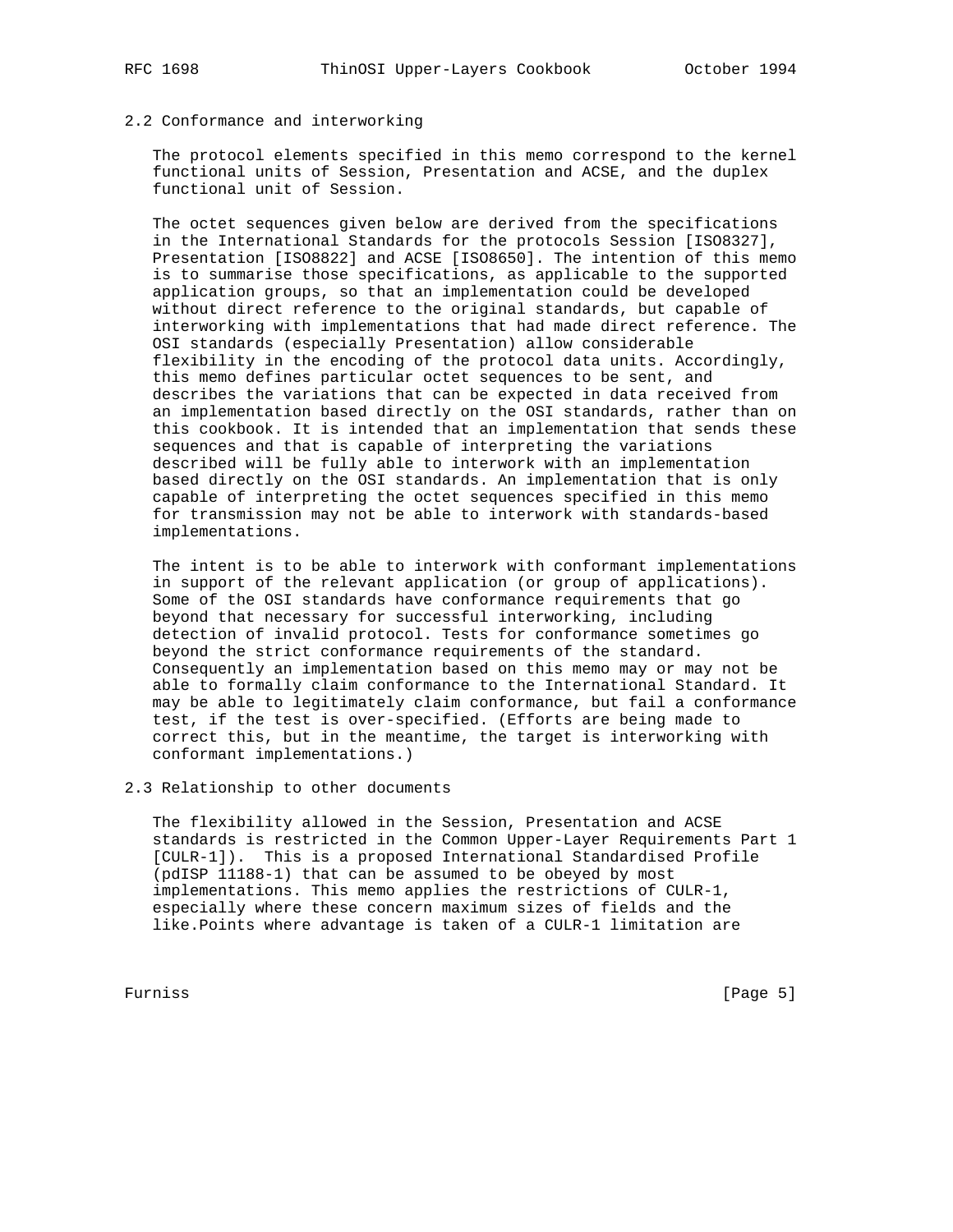noted.

 Additional parts of CULR are under development. Part 3 [CULR-3] covers the protocol elements needed for "basic communications applications", and is being developed in (informal) liaison with this memo. CULR-3 is presented as a normal profile, largely consisting of prescribed answers to the questions in the PICS (Protocol Implementation Conformance Statement) of the three protocols. CULR-3 does not make the distinction between the four Groups. An implementation of this memo (at least if it supported Group IV) would be able to claim conformance to CULR-3, with the possible exception of any more-than-interworking conformance requirements inherited by CULR-3 from the base standards.

 An extension [XTI/mOSI] to the X/Open Transport Interface [XTI] is shortly to be published as a preliminary specification. This defines an API to the OSI upper-layers, again as appropriate to a basic communications application. XTI/mOSI would be usable as an interface to support applications in groups I, II and III, and possibly group IV.

# 3. Contexts and titles

3.1 The concepts of abstract and transfer syntax

 OSI includes the concepts of "abstract syntax" and "transfer syntax". These are terms for the content (abstract syntax) and format "on the-line" (transfer syntax) of the protocol elements. The combination of an abstract syntax and transfer syntax is called a presentation context.

 Application protocols devised explicitly under OSI auspices have used ASN.1 for the definition of the abstract syntax, and nearly all use the Basic Encoding Rules applied to the ASN.1 to define the transfer syntax. However, there is no such requirement in OSI in general or in OSI Presentation, and still less is there any requirement to change the representation of existing application protocols to ASN.1 (for their definition) or BER (for their transmission). It is not generally realised (even in OSI circles) that all communicating applications, in all environments, are using some form of these, although under different names and without the explicit identification that the OSI Presentation provides. OSI separates the identification of the content and format of the data from the addressing.

 Formal specifications of non-OSI application protocols (such as TELNET, FTP, X Windows System) generally do not use ASN.1, but will invariably be found to define abstract and transfer syntaxes. For a

Furniss [Page 6]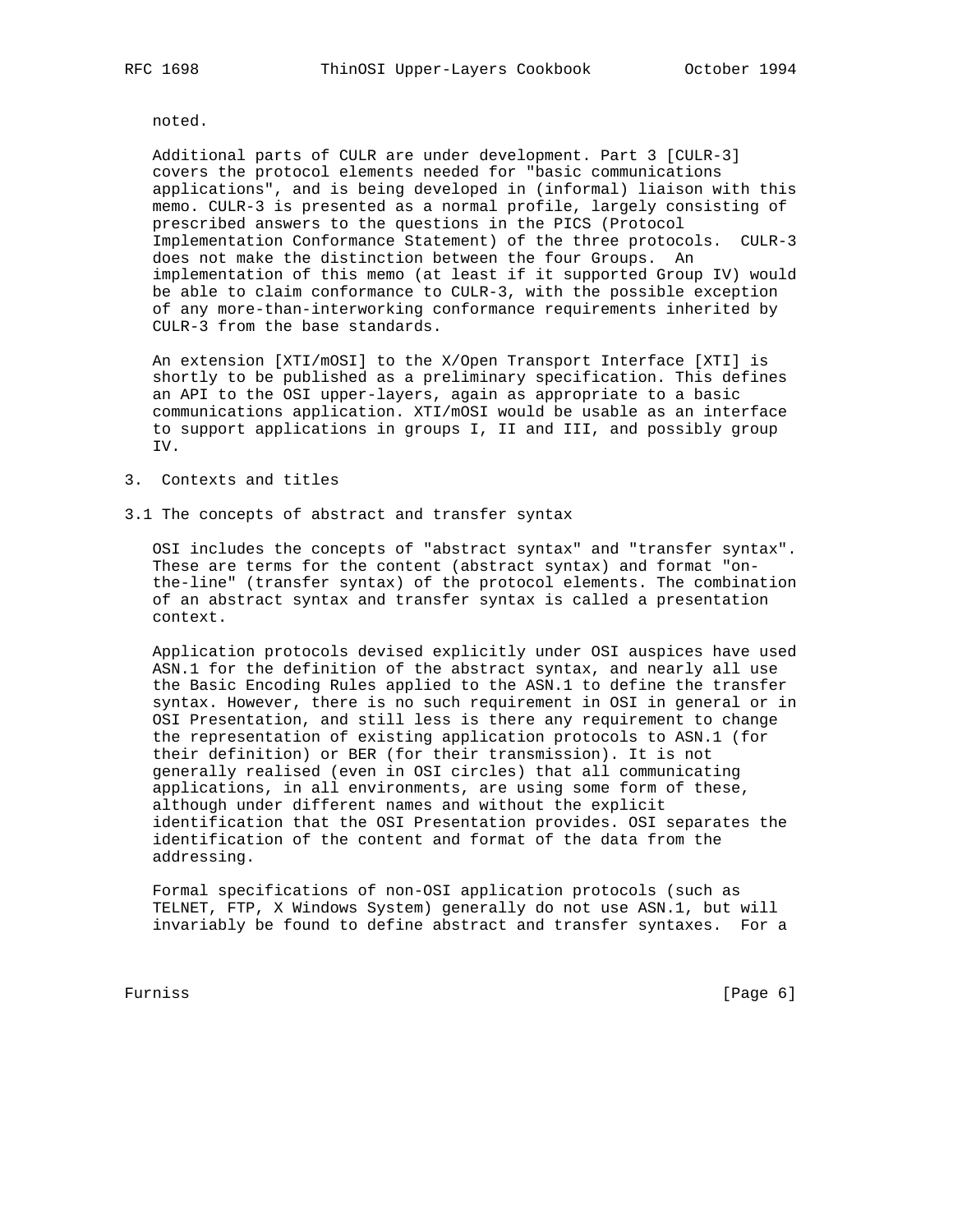less formalised protocol used between similar systems, the abstract syntax may be defined simply in programming language structures, and the transfer syntax determined by how some compiler represents this in memory.

 The OSI Presentation protocol requires that "names" be assigned to the abstract and transfer syntaxes of the application data that is carried. The names are always object identifiers ("oid"): globally unique names assigned hierarchically. Presentation supports the negotiation of a transfer syntax for a particular abstract syntax several can be offered and one selected.

 This transfer syntax negotiation facility may be especially useful for non-ASN.1 syntaxes where there is more than one representation available (perhaps differing in byte-ordering or character code). In such a case, on the connection establishment, all of the transfer syntaxes supported by the initiator are offered, and any one of these accepted by the responder, at its own choice. If the two systems share some "native" format they can negotiate that, avoiding transformation into and out of a more general format that is used for interworking with unlike systems. The same applies to an ASN.1 defined abstract syntax, but in practice non-BER encodings of ASN.1 are rare.

3.2 Use of presentation context by cookbook applications

 An application protocol not originally specified with OSI Presentation in mind (a "migrant" protocol) will not normally need to identify the abstract and transfer syntaxes being used - they are known by some other means (effectively inferred from the addressing). A generic (anonymous, if you like) name for both syntaxes can be used and [CULR-3] defines object identifiers for "anonymous" abstract and transfer syntax names (currently called "default", but this is expected to change).

 In some cases object identifier names will be assigned for the syntaxes of a migrant application protocol. If these exist, they should be used. However, since the processing required will be the same, it will be legitimate to offer both the generic and specific names, with the responder accepting the specific (if it knew it) and the generic if the specific were not known - this will provide a migration option if names are assigned to the syntaxes after implementations are deployed using the generic names.

 For abstract syntaxes defined in ASN.1 object identifier names will have been assigned to the abstract syntax with the specification. This name MUST be used to identify the abstract syntax. The transfer syntax will most often be the Basic Encoding Rules (BER) object id,

Furniss [Page 7]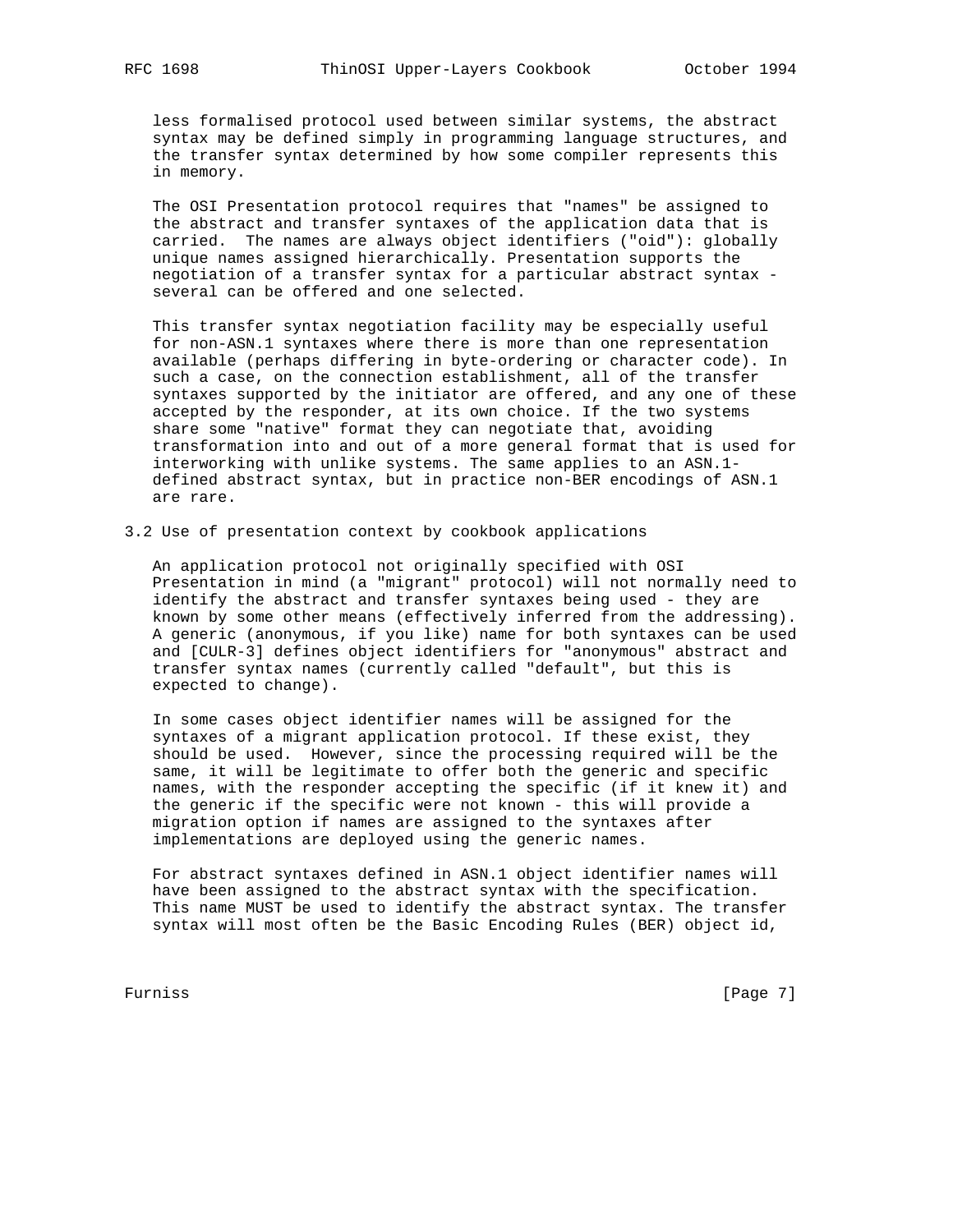but alternatives (e.g., Packed Encoding Rules) are possible.

 For group III and group IV applications, specific object identifier names must be used for all the abstract and transfer syntaxes. If these names are not assigned with the specification (e.g., if the specification not in ASN.1) they can be assigned by whoever needs them - ideally the "owner" of the syntax specification.

3.3 Processing Presentation-context-definition-list

 In Presentation context negotiation on connection establishment the initiator sends a list (the presentation context definition list) of the abstract syntaxes it intends to use, each with a list of transfer syntaxes. Each presentation context also has an integer identifier. To build the reply, a responder has to examine this list and work out which of the offered presentation contexts will be accepted and which (single) transfer syntax for each. The responder sends back the reply field, the Presentation-context-definition-result-list, in the accept message. The result list contains the same number of result items as the definition-list proposed presentation-contexts. They are matched by position, not by the identifiers (which are not present in the result- list). An acceptance also includes the transfer syntax accepted (as there can be several offered). This can be copied from the definition list.

 For the group I, group II and group III cases, only the ACSE and one application-data P-context will be used and all other contexts rejected. For the group IV case, several presentation contexts will be accepted.

 However, even for group I applications there may be synonyms for an application-data Presentation-context. Unknown synonyms are rejected. The reply shown in 6.2 includes a rejection (It can therefore not be the reply to the connection request shown in 6.1, since that has only two items in the definition list.)

 In all cases, the connection responder must identify and keep the presentation context identifiers (called pcid's here) for all the accepted presentation contexts. These are integers (odd integers, in this case). CULR-1 limits them to no greater than 32767, but they will usually be <= 255 (so taking up one octet).

 A presentation context is sometimes used (i.e., data is sent using it) before the negotiation is complete. As will be seen in section 6, in these cases, the transfer syntax name sometimes appears with the integer identifier.

Furniss [Page 8]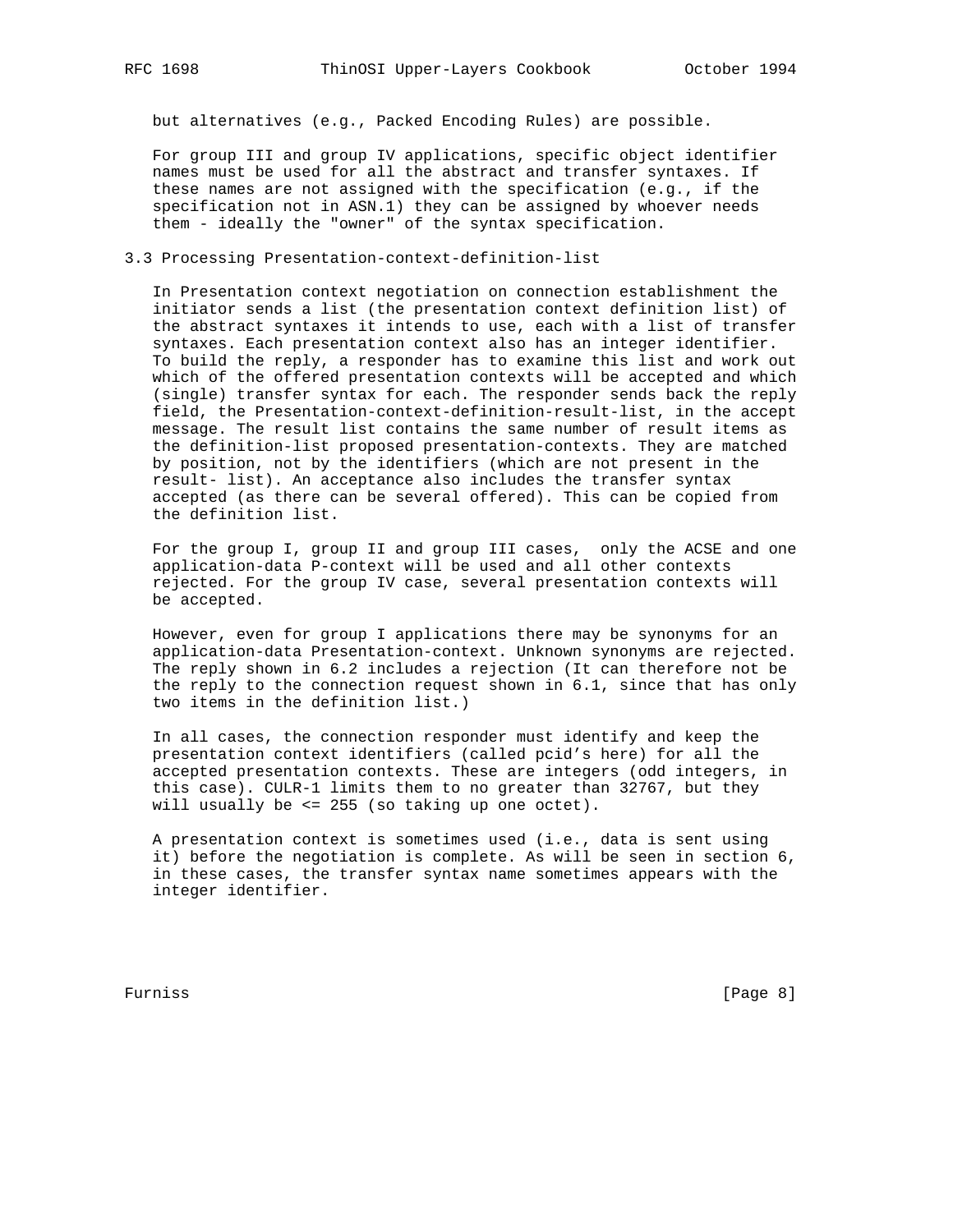#### 3.4 Application context

 The Association Control Service Element also exchanges the name (another Object Identifier) of the application context, which identifies what the communication is all about, again independently of the naming and addressing. As for the syntaxes, although some name must be present in the protocol, a generic name can be used for applications that do not have a specific name assigned. (This will almost certainly be a group I application - if a specific name is assigned, it must be used.) The only negotiation allowed is that the reply may be different from that sent by the initiator. CULR-3 provides a generic application context name (i.e., assigns an object identifier).

## 3.5 APtitles and AEqualifiers

 In addition to the addressing constructs (transport address and possibly session and presentation selectors), the communicating application entities have names - Application-Entity titles (AEtitle). These are carried by ACSE as two fields -the Application-process titles (APtitle) and the Application-entity qualifier (AEqualifier). The AEtitle is compound, and the APtitle consists of all but the last element, which is the AEqualifier. (This explanation can be run backwards). There are two non-equivalent forms. AP-titles and AE-titles can be Directory Name or an Object Identifier. AE-qualifiers can be Relative Distinguished Name (RDN) or an integer - the forms must match, since the AE-qualifier is the last component of the AP-title. In practice, the Directory form is likely to be the only one seen for a while.

 Use of the these names is rather variable. This cookbook proposes that implementations should be able to handle any value for the partner's names, and set (as initiator) its own names. This is primarily to facilitate OSI:non-OSI relaying (e.g., X/osi:X/tcp), allowing the names of the end-system to be carried to the relay, where they can be converted into hostnames, and the lower-layer address determined. OSI assumes that name-to-address lookup is possible (via the Directory or other means), but does not assume address-to-name will work. Thus the calling AE-title is needed if the responder is to know who the initiator is. However, most protocols work perfectly well without these names being included.

 As for their encoding, a RDN will almost always be a single attribute value assertion, with the attribute defined either by the Directory standard [ISO9594 = X.500], or in [Internet/Cosine Schema] [RFC1274]. Using the notation defined below, the encoding of an RDN using a Directory-defined standard attribute is:

Furniss [Page 9]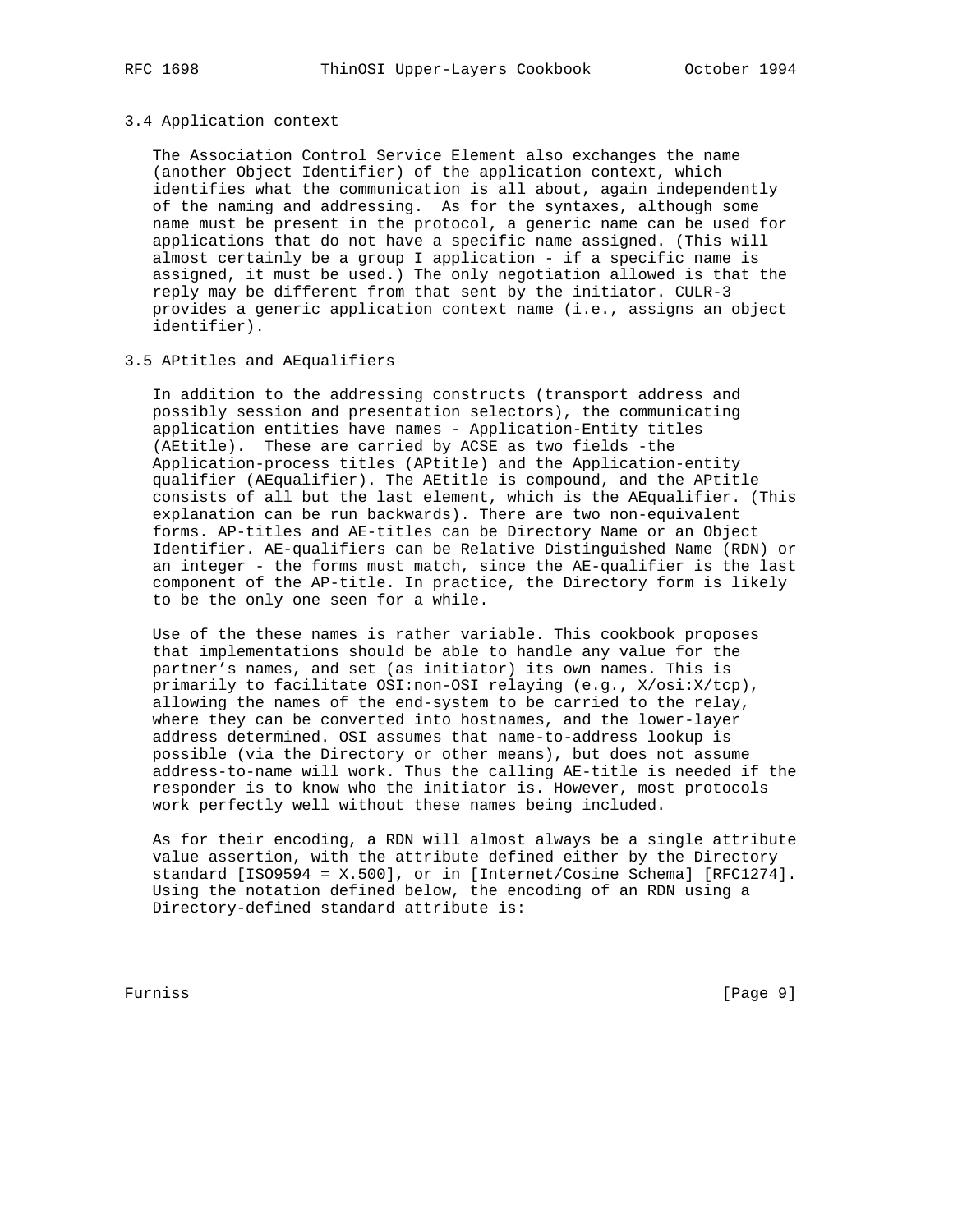|    | 31 80 1  |              | - RDN, [SET OF]                          |
|----|----------|--------------|------------------------------------------|
| 30 | 80 {2    |              | - AttributeValueAssertion, [SEQUENCE]    |
|    |          | 06 03 5504yy | -- OID identifying an attribute named in |
|    |          |              | -- the Directory standard                |
|    |          |              | -- which one is determined by yy         |
| 13 |          | La xxxxxx    | -- [Printable string]                    |
|    |          |              | -- could be T61 string, with tag 14      |
| 00 | $00$ } 2 |              | - end of AVA                             |
| 00 |          |              | - end of RDN                             |

 The most likely attributes for an RDN have the following hex values for yy.

| CommonName       | 03 |
|------------------|----|
| Country          | 06 |
| Locality         | 07 |
| State/Province   | 08 |
| Organisation     | 0A |
| OrganisationUnit | OΒ |

 For non-Directory attributes, the object id name must be substituted (thus changing the immediately preceding length)

 If there are multiple attribute value assertions in the RDN, the group between {2 and 2} is repeated (with different attributes). Order is not significant.

 The encoding of a [Directory] Name for the AP-titles is the RDNs (high- order first) within

30 80 {1 - [SEQUENCE] Name -- put the RDN encodings here 00 00 }1

 An Object Identifier AP-title is encoded as a primitive (see below), with the "universal" tag for an object identifier, which is 6. The integer AE-qualifier uses the universal tag for an integer, which is 2.

4. What has to be sent and received

4.1 Sequence of OSI protocol data units used

 OSI defines its facilities in terms of services but these are abstract constructs (they do not have to correspond to procedure calls) - the significant thing is the transmission of the resulting protocol data unit (PDU). The PDU at each layer carries (as user data) the PDU of the layer above. The different layers follow

Furniss [Page 10]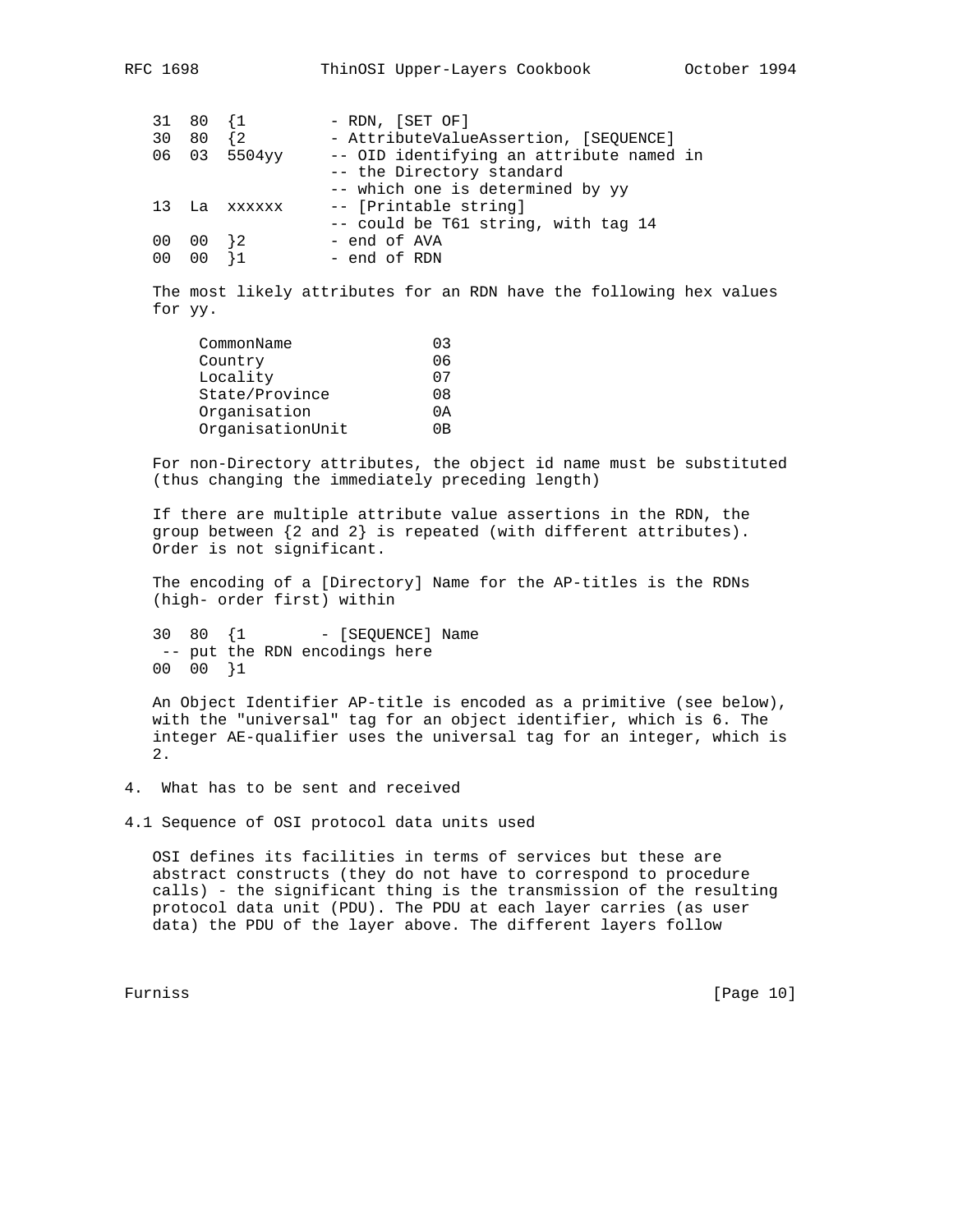different conventions for naming the pdus. This section gives an overview of the sequence of PDUs exchanged - the details of these are given in section 6.

 The requirements of the application are to create a connection (strictly an association for the application-layer in OSI, but called a connection here), to send and receive data and to close the connection. The PDUs used are thus:

To create connection:

First create transport-level connection

 Initiator sends the message defined in 6.1, which is Session CONNECT carrying Presentation CONNECT request [CP] carrying ACSE A-ASSOCIATE request [AARQ] optionally carrying application data.

 Responder replies with the message defined in 6.2, which is Session ACCEPT carrying Presentation CONNECT response [CPA] carrying ACSE response [AARE] optionally carrying application data.

 - If the responder rejects the attempt, the reply will be Session REJECT. This is defined in 6.3, where the REJECT carries no user data. A received REJECT may carry Presentation, ACSE and application data, although 6.3 shows only how to reject at Session level..

To send/receive data on an connection

 send the message defined in 6.4, which is an empty Session GIVE-TOKEN followed by Session S-DATA carrying Presentation P- DATA [TD] containing the application data (The GIVE-TOKEN is just two octets required by Session for some backwards compatibility.)

To close connection gracefully

 One side sends the message defined in 6.5, which is Session FINISH carrying P-RELEASE request carrying A-RELEASE request [RLRQ] optionally carrying application data (This side may now receive, but not send data.)

 The other side replies with the message defined in 6.6, which is Session DISCONNECT carrying P-RELEASE response carrying A- RELEASE response [RLRE] optionally carrying application data

Furniss [Page 11]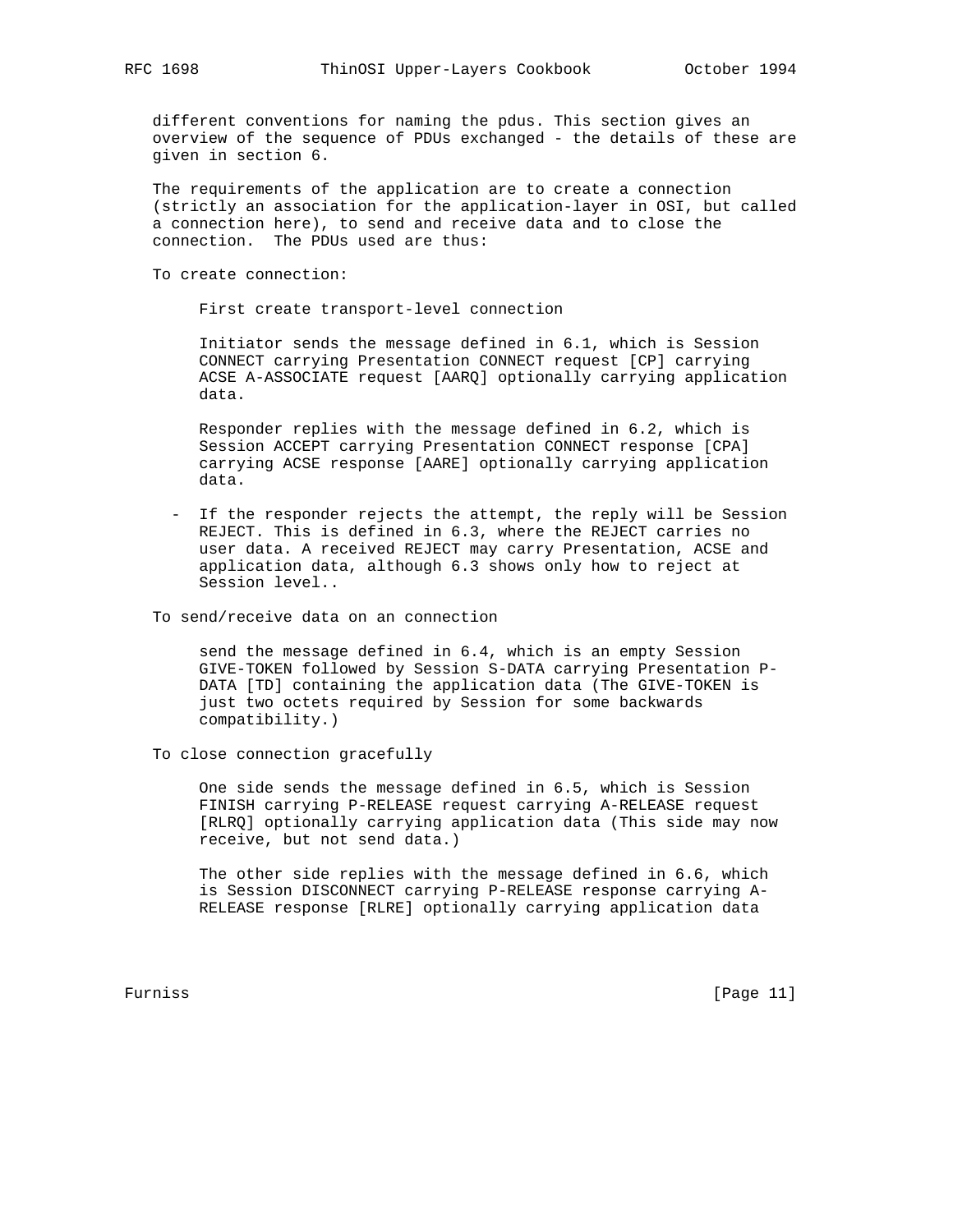First side disconnects transport connection on receiving the reply

To close connection abruptly but also send application data

 Send the message defined in 6.7, which is Session ABORT carrying Presentation U-ABORT [ARU] carry ACSE U-ABORT [ABRT] carrying application data (delivery not guaranteed)

On receiving Session ABORT, disconnect transport

To close connection abruptly

 - Either send the message defined in 6.8, which is Session ABORT carrying nothing;

Or, just disconnect at transport level

 A group I application is assumed (by definition) not to send data on the establishment and release exchanges, a group II application will.

 It would be possible to use the abort-with-data facility with a group I to send a (possibly non-standardised) error message for diagnostic purposes.

 A special rule is used if a release collision occurs (i.e., FINISH+P- RELEASE+RLRQ received after sending the same): the side that initiated the original upper-layer connection waits and the other side replies with the DISCONNECT etc.

4.2 Which OSI fields are used

 There are a number of fields (parameters) in the pdus involved. These can be categorised by what is needed to support applications (of a particular Group) in general - a field may be "useful", "send-only", "fixed", "fixed with default", "internal" or "not important". Even those that are not important may be received from another implementation, but since the application has no use for them, they can be ignored. If an implementation is intended to support only a particular application, it may be able to downgrade the "useful" to "not important".

 The text below describes the processing that is required for each category and which fields are in each category.

 "Useful" - when sending, an implementation of general use should be able to set any (legal) value of these fields (via the upper interface from the application or via some configuration or lookup

Furniss [Page 12]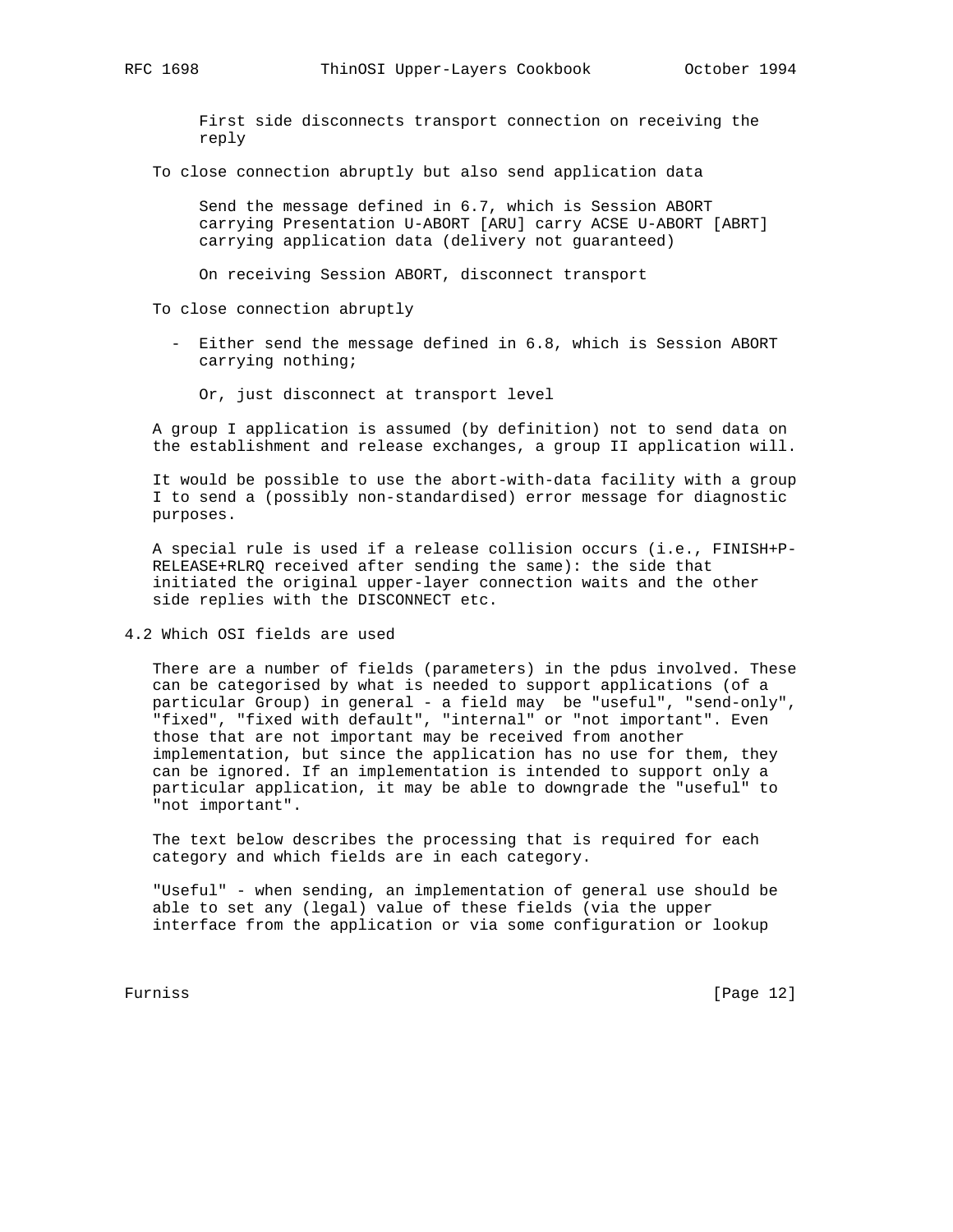mechanism) and SHOULD pass received values for the Calling values to the application (for specific applications, these fields may be either required or unnecessary.)

AARQ:

 Called application-process title Called application-entity qualifier Calling application-process title Calling application-entity qualifier

 "Send-only" - to interwork, the implementation must be able to set any value of these, but can ignore any received value. Both are octet strings.

 Presentation selector (up to 4 octets, limited by CULR-1) Session selector (up to 16 octets, limited by base standard)

"Fixed" (constant for all applications)

 abstract and transfer syntax identifiers for presentation context for ACSE Version numbers - 2 for session, 1 for Presentation and ACSE

 "Fixed with default" - the value is specific to the application. For non-ASN.1 abstract syntaxes (group I or group II only) applications, the anonymous values assigned by the OIW minimal OSI profile [CULR-3] can be used. The CULR-3 default application context can be used where a proper context name is neither available nor needed.

 Application context CULR-3 default is {1 0 11188 3 3} Abstract syntax identifier for application data CULR-3 anonymous name is  $\{1\ 0\ 11188\ 3\ 1\ 1\}$  Transfer syntax identifier for application data CULR-3 anonymous name is {1 0 11188 3 2 1}

 "Internal" - an arbitrary value can be sent; a received value must be stored for use in sending.

 Presentation context identifiers for ACSE and the application data (always odd integers)

 "Not important" - for interworking, any legal received value for the other fields must be received (i.e., the pdu is parsed successfully), but can then be ignored. There is no requirement (in this cookbook) to check the existence, value or internal format of these fields.

Furniss [Page 13]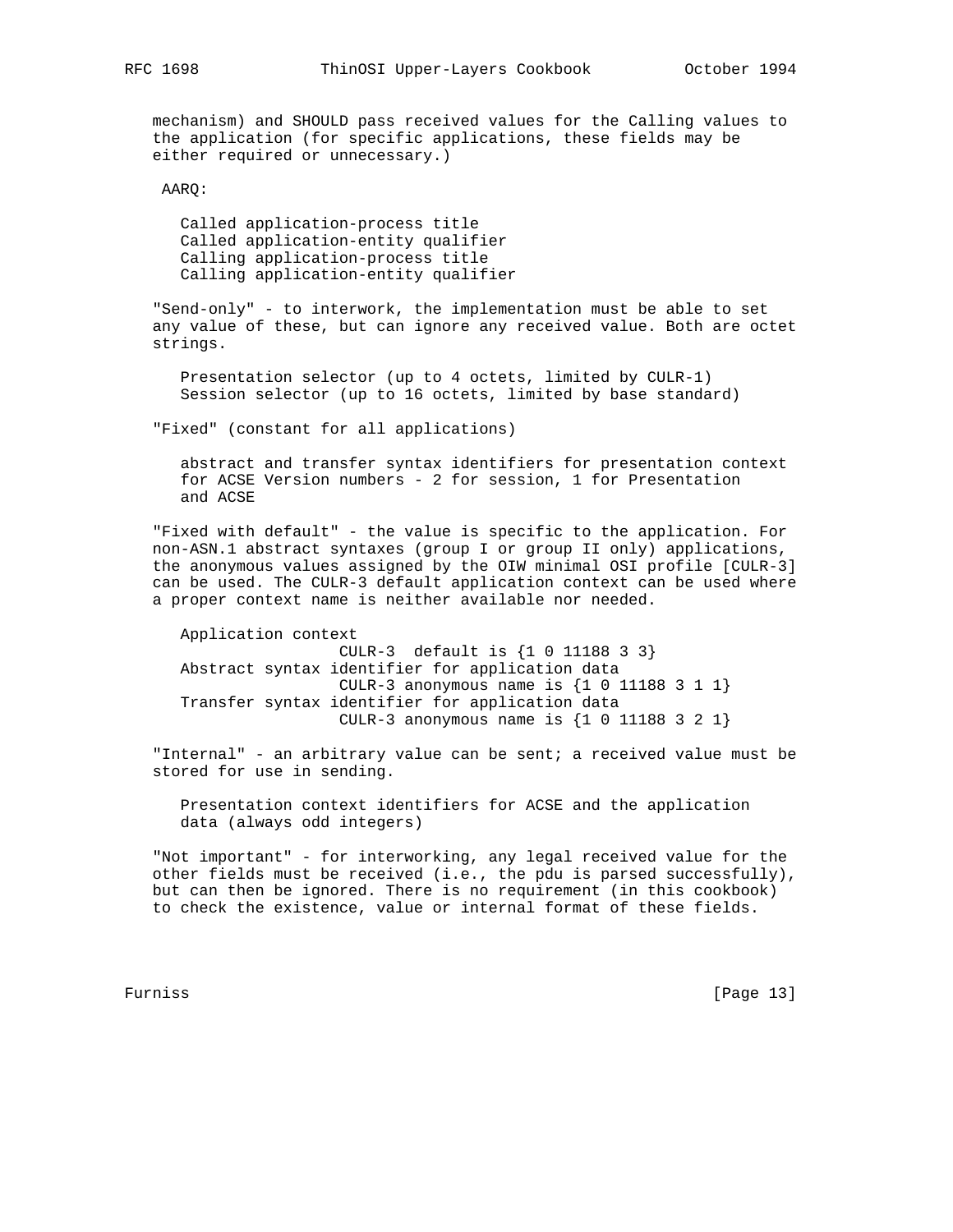All other fields (which includes a large number of session fields)

# 4.3 Encoding methods and length fields

 Both Session and ASN.1/BER [ISO8824, ISO8825] use a type-length-value structure for their encodings, but different ones. Presentation protocol and ACSE protocol use the ASN.1/BER encoding and consequently a Presentation PDU containing an ACSE PDU can be constructed or parsed as if it were a single structure.

 All the protocols contain pdu fields with a compound structure. If one of these is being ignored it may be necessary (for BER, not session) to determine the lengths of its components to find the length of the ignored field.

 Many of the lengths in the specification below will vary, dependent on the values of the fields.

4.3.1 Session items

The type field of a session item is always a single octet.

 For session items, given a particular length, there is no flexibility:

If the length is less than 255, represent as one octet

 If the length is greater, represent as three octets, first is 0xFF, next two are the length, high-order octet first.

 (Some "real" implementations are known to use the second encoding in all cases. This is wrong, but should only concern conformance testers.)

4.3.2 ASN.1/BER items (Presentation and ACSE)

 The type field for ASN.1-BER is the tag. Although it is possible for large tags (>30) to be multi-octet, there are no large tags in the protocols involved in this memo. Bit 6 (0x20) of the tag octet is 1 if the item is constructed (i.e., the value is itself one or more ASN.1 BER items) or 0 if it is primitive.

 There is considerable flexibility, at senders option, in how lengths are represented in BER. There are three forms: short, long and indefinite.

Short (usable only if the length is less than 127) : one octet

Furniss [Page 14]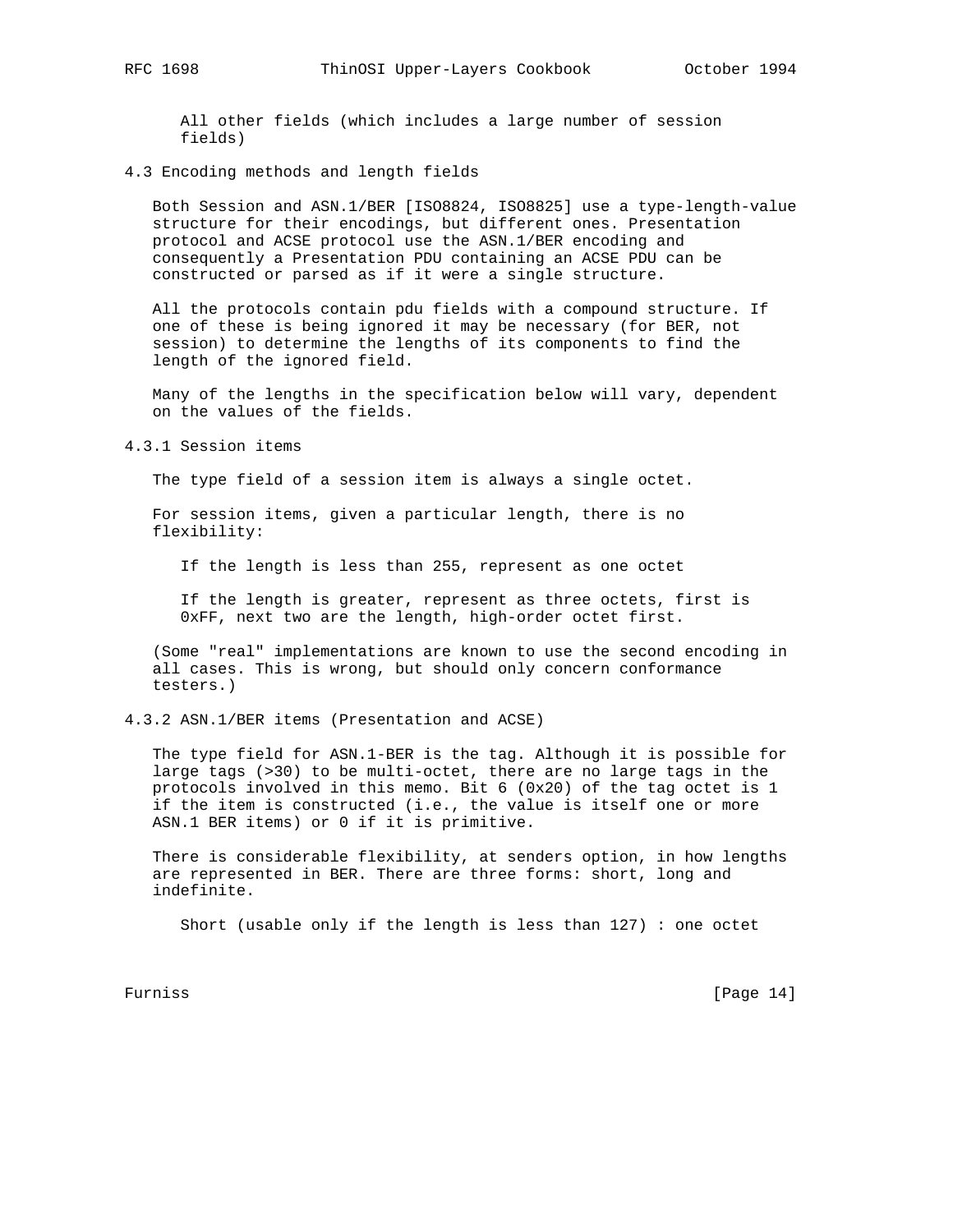Long (usable for \*any\* length) : first octet has the top bit set, the rest is a count of how many octets are holding the length value; that many subsequent octets hold the length. A long length may use more than the minimum number of octets (so 0x8400000001 is a valid representation of length 1)

 Indefinite (usable only for the length of a compound field) : the single octet is 0x80, then one or more items (their tag-length values) and finally two octets of 0x00 (equivalent to tag and length of zero).

 To be able to interwork generally, an implementation must be able to handle any of these forms when receiving.

 The encodings specified in the octet sequences below use indefinite length for all constructed items with a few exceptions. This slightly increases the number of octets sent, but means that the length of a varying field (e.g., user data, or a varying object identifier) affects only the length of the item itself, and not the enclosing lengths. It is thus possible to use the octet sequences as templates interspersed by the varying fields.

 It is important to note that this choice of indefinite (which is equivalent to the "Canonical Encoding Rules" variant of BER) applies only to the Presentation and ACSE protocols themselves. It does not apply to ASN.1/BER encoded application data. The processing required of application data may suggest alternative "best" options.

4.4 BER Encoding of values for primitive datatypes

 The following ASN.1 primitive datatypes are used in the thinosi stack.

 Integers are encoded in twos-complement, high-order first. Unlike lengths, they must be encoded in the minimum number of octets (no leading 00 padding).

Object Identifiers have a rather peculiar, but compressed encoding:

 Combine the first two integers of the OID into one element by multiplying the first (always 0, 1 or 2) by 40, and add the second.

 Each element (that one, and each subsequent integer in the OID taken on its own), is a taken as a binary number and divided into 7-bit "bytes". This is apportioned into bits 1-7 of the minimum number of octets. Bit 8 is one for all octets of the sequence except the last. (This means that elements of less than 127 are

Furniss [Page 15]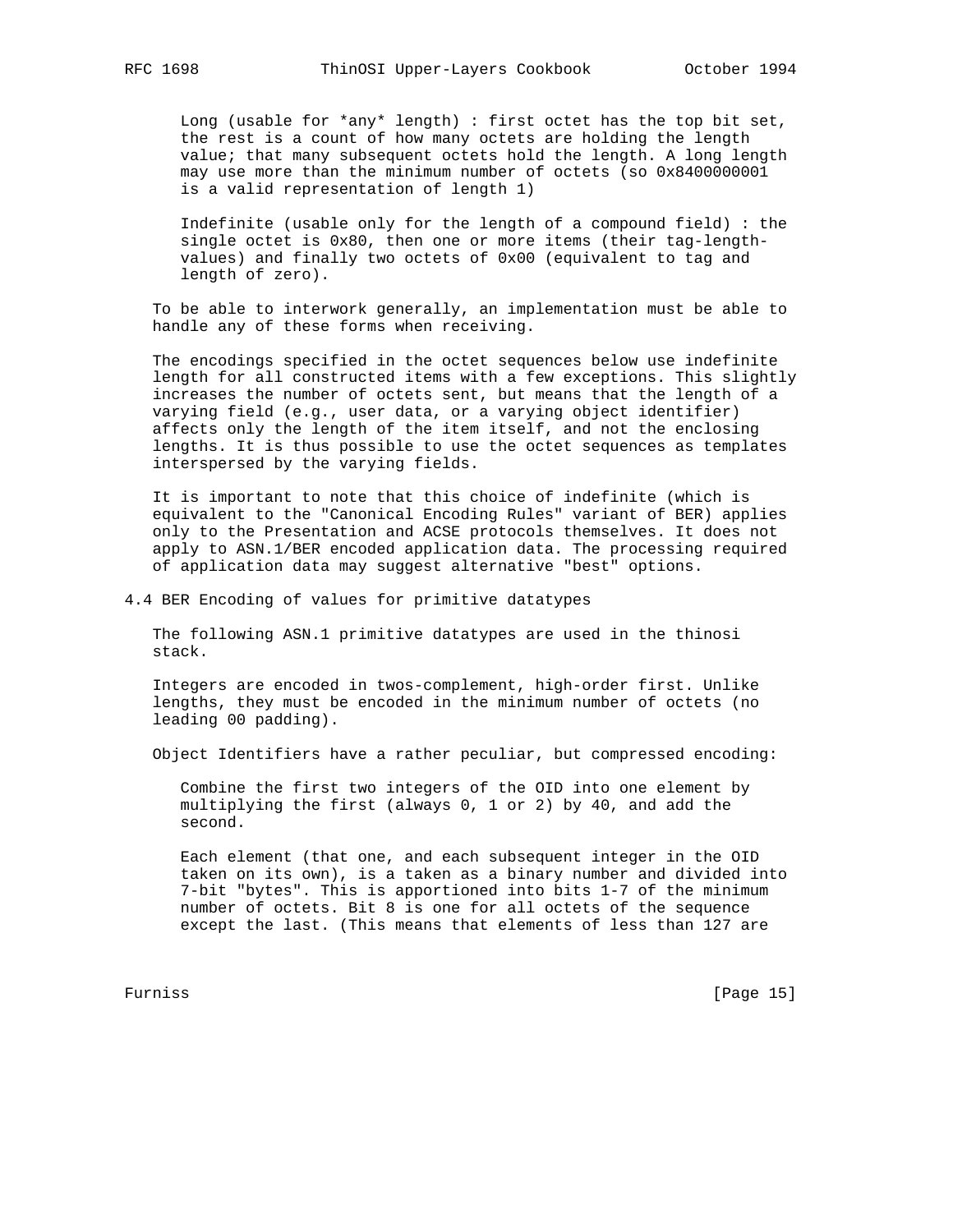single octet integers.)

Printable Strings - as if in ISO 646 (ASCII)

OCTET STRING - just put the octets there

4.5 Unnecessary constructed encodings

 BER allows the sender to break some items (such as OCTET STRINGS, character strings) into several pieces (i.e., as constructed encoding) or send them as primitive. CULR-1 requires that this is only done to one level. The pieces of both OCTET STRING and character string are tagged as if they were OCTET STRING - they have the tag 04. This memo does not include any of these optional constructions, but they may be received in interworking.

5. Notation

 The constructs are shown in their tag - length - value form. All numbers are in hexadecimal. Comments are preceded by a '-' character. Multiple '-' mean the comment is more than just information.

The tag column contains one of:

single fixed octets.

 \* in the tag field indicates one or more pdu fields (possibly constructed) that may be received but are not sent. If received they can be ignored.

! indicates the tag is defined elsewhere.

. is a place holder for the column.

 ? preceding the tag value indicates that the field is not always present - the comment will explain.

The length column contains one of

explicit value

 Ls - a length according to session rules which depends on the total size of the value (usually constructed)

La - a length according to BER rules

. is a placeholder

Furniss [Page 16]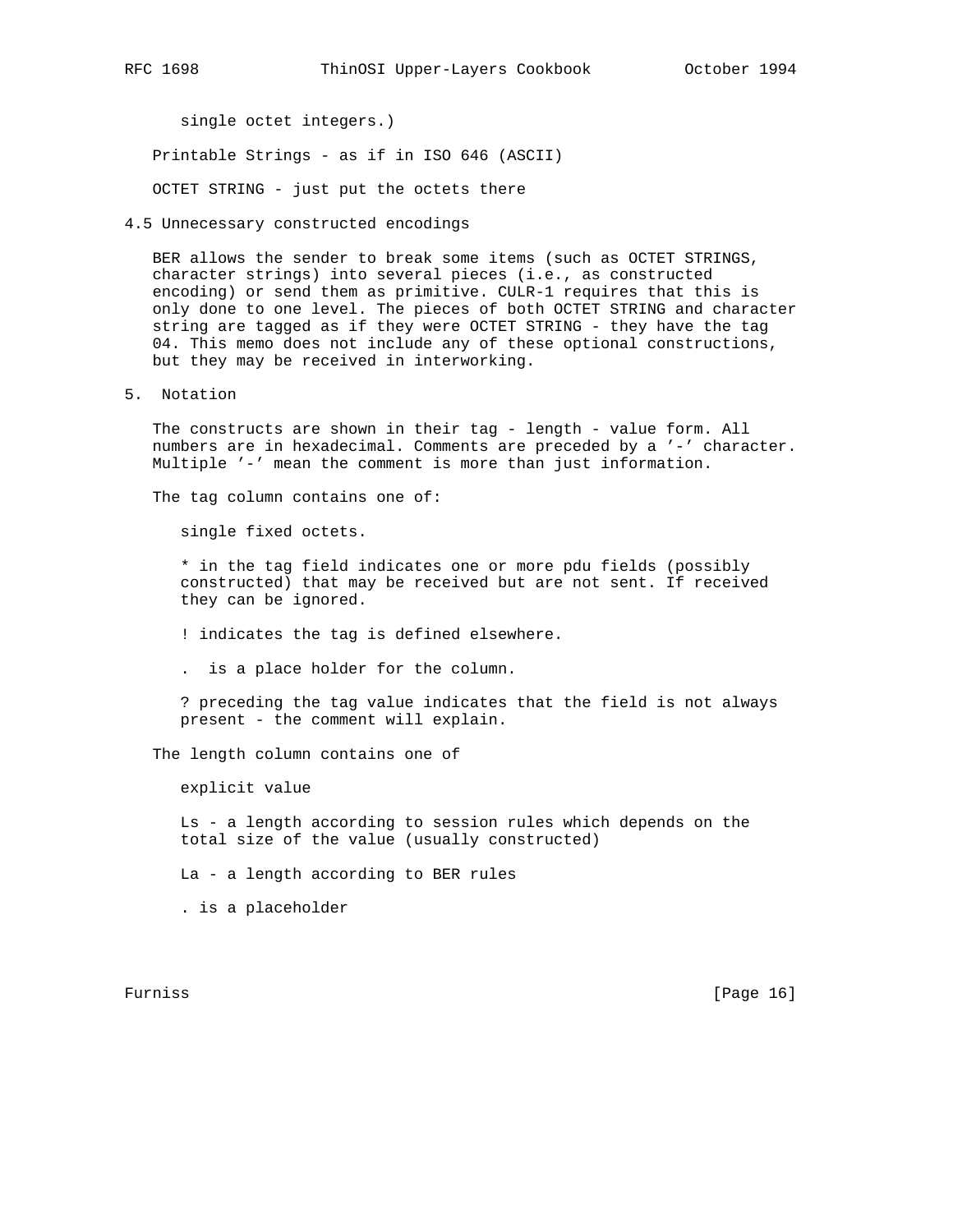yy is exactly one octet (i.e., one hex digit per y) holding part of the length

The value column contains one of

the hex value

xxxxxx - value of varying length (sometimes constructed)

 ${n - (n = number)}$  the start of a constructed value

 n - (n=number) the end of the constructed value with the corresponding number. (The number is sometimes omitted on the innermost nest of construction)

 yy - as part of a value - a variable value, each y represents one hex digit

 ? a value, possibly constructed that may be received but is not sent. It may be ignored if received

 Note that all presentation lengths may be received in one of the alternative forms. All constructed lengths are shown in indefinite form. If a received length is definite, the corresponding end item (which will be shown here as 00 00  $n$ ) will become . .  $n$ .

In the comments, the notation  $\{n\}$  refers to the constructed item bracketed by the {n, }n fields.

6. Octet sequences

6.1 Connection request message

| $\star$<br>05<br>$\star$ | $OD$ Ls $\{1$<br>$Ls$ ?<br>06 {2<br>13 01 00<br>Ls ? | - CONNECT SPDU | $-$ "SI" value for CONNECT = 13<br>- Connection Identifier<br>- Connect/Accept Item<br>- protocol options (probably mandatory)                                            |
|--------------------------|------------------------------------------------------|----------------|---------------------------------------------------------------------------------------------------------------------------------------------------------------------------|
|                          | 16 01 02                                             |                | -- version number (bottom bit = v1, next bit =v2.<br>may get offers of either or both                                                                                     |
| $\star$                  | Ls                                                   | $\cdot$ ?      |                                                                                                                                                                           |
| 14                       |                                                      | 02 0002        | - Session User Requirements (functional units)<br>- Id (20), length (always 2), duplex fu only.<br>-- On receipt, other bits may be set<br>-- check that the 2 bit is set |
| $\star$                  | LS                                                   |                | - we do not send any Calling Session Selector                                                                                                                             |

Furniss [Page 17]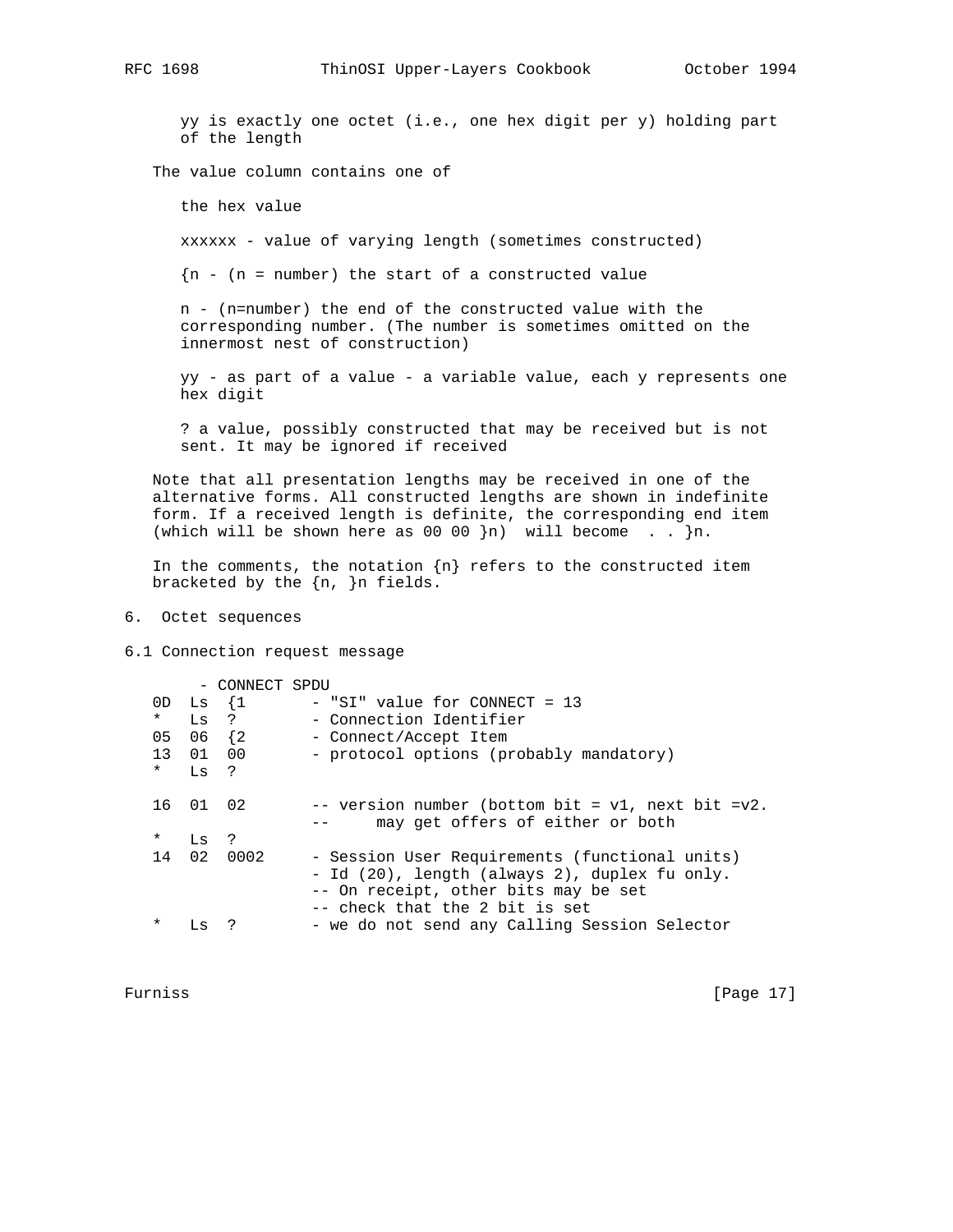| ?34 Ls         |                | XXXX           | -- Called Session Selector (i.e., the other end's)         |
|----------------|----------------|----------------|------------------------------------------------------------|
|                |                |                | -- up to 16 octets - you must set what the other           |
|                |                |                | -- side demands. - May be anything characters,             |
|                |                |                | -- binary etc.                                             |
|                |                |                | - {3} disappeared in editing                               |
|                | C1 Ls $\{4$    |                | -- User Data, Identifier=193. if length is > 512,          |
|                |                |                | -- then identifier is 194 (hex C2) instead                 |
|                |                |                | - CP - P-CONNECT-RI PPDU. Everything below is in ASN.1 BER |
|                | $31 80$ {5     |                | $-$ [SET]                                                  |
|                |                |                | --- Mode-selector (the {6} group) could possibly           |
|                |                |                | --- come after everything else {7}                         |
|                |                |                | --- This will probably only be done by                     |
|                |                |                | --- evil-minded conformance testers                        |
| A0             |                | 80 {6          | - Mode-selector [0] IMPLICIT SET                           |
| 80             |                | 01 01          | - [0] IMPLICIT INTEGER {normalmode(1)}                     |
| 00             | 00             | <sup>1</sup> 6 |                                                            |
| A2             | La             | $\{7\}$        | - [2] unnamed IMPLICIT SEQUENCE                            |
| $\star$        | La             | ?              |                                                            |
| ?82 La         |                | XXXX           | - [2] Called-presentation-selector                         |
|                |                |                | - CULR says maximum length is 4                            |
|                |                |                | -- must be what the other side wants                       |
| A4             | 80             | $\{8\}$        | - [4] Presentation-context-definition-list                 |
|                |                |                | --- items (the outer SEQUENCEs) within the {8} list may    |
|                |                |                | --- be in any order.                                       |
| 30             | 80             | { 9            | - [SEQUENCE]                                               |
| 02             | 01             | 01             | -- Defines pcid for ACSE; received value will be           |
|                |                |                | -- a one or two octet odd integer                          |
| 06             | 04             |                | 52010001 - [OID] for ACSE abstract syntax                  |
| 30             | 80             | $\{$           | - [SEQUENCE]                                               |
| 06             | 02             | 5101           | - [OID] Transfer syntax name is BER                        |
| 00             | 00             | $\}$           | - end t-s list                                             |
| 00             | 00             | $\}9$          | - end acse pctx defn                                       |
| 30             | 80             | $\{10$         | - [SEQUENCE]                                               |
| 02             | 01             | 03             | -- [INTEGER] Defines pcid for application data;            |
|                |                |                | -- received value will be a one or two octet odd           |
|                |                |                | -- integer                                                 |
| 06             |                | La xxxxxx      | - [OID] object identifier name of application              |
|                |                |                | - abstract syntax (if CULR-3 default is used, this         |
|                |                |                | $-$ line is 06 06 28D734030101)                            |
| 30             | 80             | $\{11$         |                                                            |
| 06             | La             | XXXXXX         | - [OID] t-s name for application data                      |
|                |                |                | - (if CULR-3 default is used, this line is                 |
|                |                |                | 06 28D734030201)<br>06                                     |
|                |                |                | will be several of these if multiple t-s offered           |
|                |                |                | -- (application is Group III)                              |
|                |                |                | -- all will have the same tag 06                           |
| 0 <sub>0</sub> | 0 <sub>0</sub> | 311            | - end transfer syntax list for application p-ctx           |
| 0 <sub>0</sub> | 00             | 10             | - end application pctx definition                          |
|                |                |                |                                                            |

Furniss [Page 18]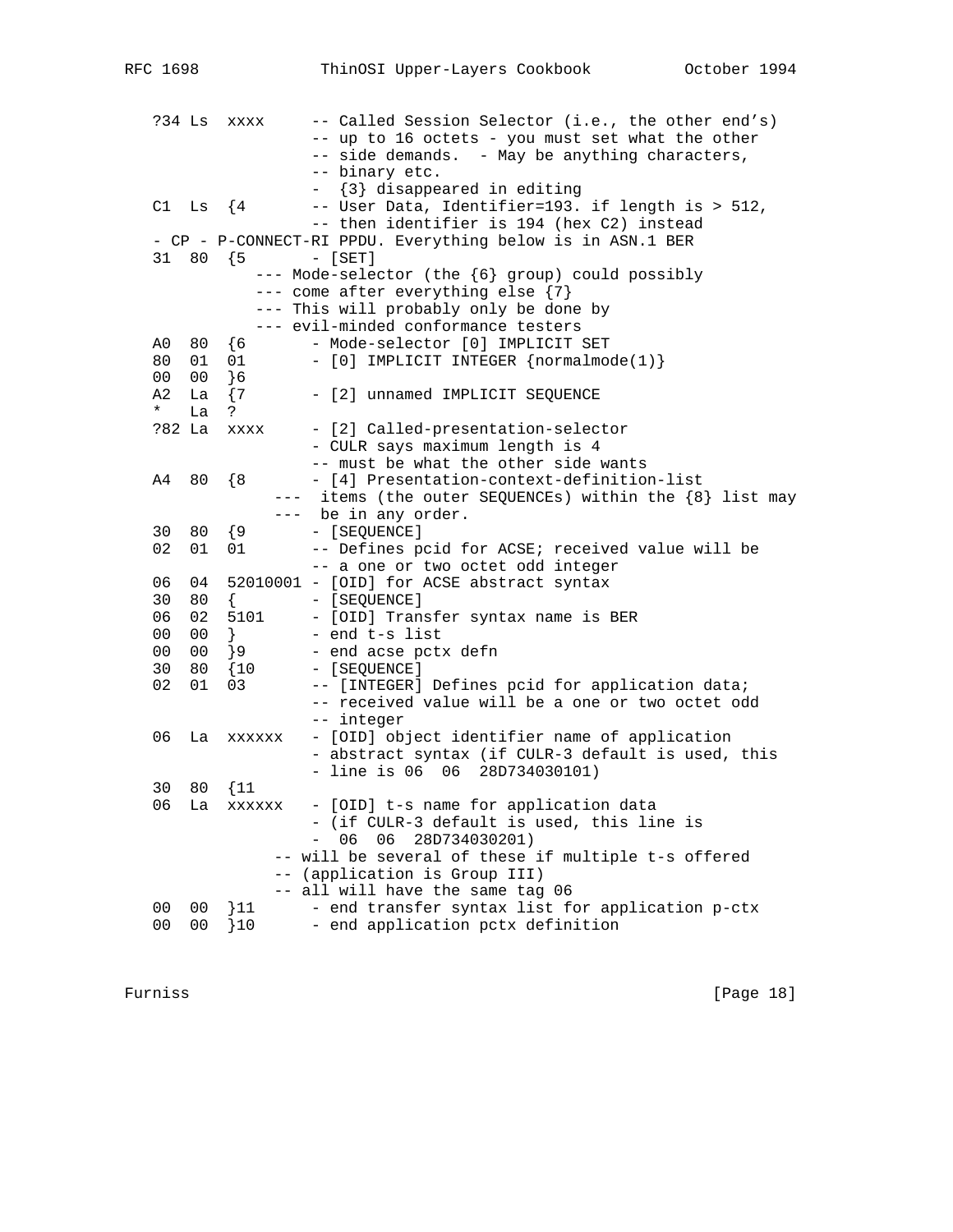-- if multiple presentation contexts are offered, (Group -- IV), the {10} SEQUENCE will repeat appropriately -- if multiple contexts are to be accepted, all the -- pcid's must be remembered 00 00 }8 - end of p-ctx-def-list \* La ? 61 80 {12 - [APPLICATION 1] User-data - Fully-encoded 30 80 {13 - [SEQUENCE] PDV-list 02 01 01 -- [INTEGER], value is acse pcid A0 80 {14 - [0] Single-ASN1 - ACSE A-ASSOCIATE request APDU - AARQ 60 80 {15 - [APPLICATION 0] - AARQ \* La ? - protocol version defaults to 1 (only one defined) A1 80 { - [1] Application-context 06 La xxxxxx -- object identifier name of application context - (if CULR-3 default is used, this line is - 06 05 28D7340303) 00 00 } -- Called application process title {16} and application -- entity qualifier may or may not be needed (see 3.4) ?A2 80 {16 - [2] Called Application-Process title ?! La xxxxxx -- see 3.5 - either a Directory Name or an oid ?00 00 }16 - end Called APtitle ?A3 80 {17 - [3] Called Application-Entity Qualifier ?! La xxxxxx -- see 3.5 ?00 00 }17 \* La ? Calling AP-title and AE-qualifier may or may not be needed. ?A6 80 {18 - [6] Calling Application-Process title ?! La xxxxxx -- see 3.5 ?00 00 }18 ?A7 80 {19 - [7] Calling Application-Entity Qualifier ?! La xxxxxx -- see 3.5 ?00 00 }19 \* La ? -- the user information field may or may not be required -- (not required for Group I) ?BE 80 {20 - [30] IMPLICIT SEQUENCE ?28 80 {21 - [EXTERNAL] ?06 La xxxxxx -- [OID] This is the oid identifying the transfer -- syntax used for the user data. -- It is (almost certainly) required even if only -- one transfer syntax was proposed. ?02 01 03 - [INTEGER] this is the pcid for the application - data ?A0 La xxxxxx -- [0] single-ASN.1-type - the application data -- (see paragraph at end of this section below} ?00 00 }21 - end of EXTERNAL

Furniss [Page 19]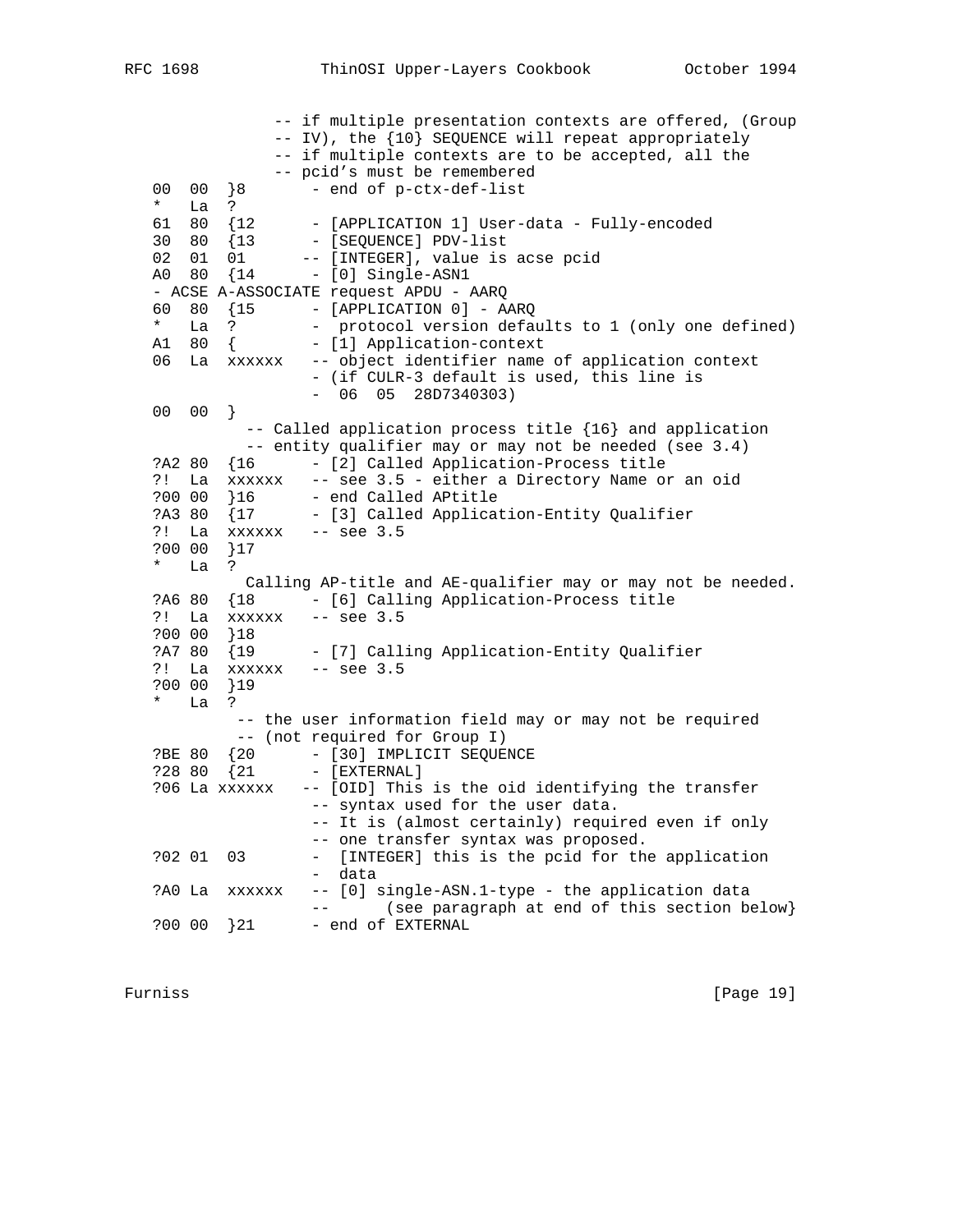|        |    |               |  | -- conceivably there may be several EXTERNALS, probably in |
|--------|----|---------------|--|------------------------------------------------------------|
|        |    |               |  | -- different presentation contexts (different pcids)       |
| ?00 00 |    | <sup>20</sup> |  | - end of user information field                            |
| 00 00  |    | }15           |  | – end of AARO                                              |
| 00 00  |    | $\{14$        |  | - end of single-ASN-type                                   |
| 00 00  |    | $\{13$        |  | - end of PDV-list                                          |
| 00 00  |    | $\{12\}$      |  | - end of Presentation User-data                            |
| 00 00  |    | $\frac{1}{7}$ |  | - end of third element of CP-type SET                      |
| 00     | 00 | $\frac{1}{2}$ |  | - end of CP-type                                           |
|        |    |               |  |                                                            |

 The application data carried in the EXTERNAL is shown (as A0 La xxxx) assuming it is a single-ASN.1 type, which it often will be for group II (since these tend to be OSI applications). The xxxx will be the BER encoding of the application pdu (probably something like Z-BIND or Y- INITIALIZE). The length may be indefinite.

 If the application data is not a single ASN.1 type, but is an octet aligned value, the A0 La xxxx is replaced by 81 La xxxx, where xxxx is the value. In this case the length must be definite (unless an "unnecessary" constructed encoding is used.)

 Identical considerations apply to the other EXTERNALs carried in the ACSE pdus.

6.2 Successful reply to connection setup

 If the connection attempt is successful, the following is sent to the initiator on a T-DATA.

| 0E     | Ls             | $\{1$                      | - ACCEPT SPDU                                        |
|--------|----------------|----------------------------|------------------------------------------------------|
| $\ast$ | Ls ?           |                            |                                                      |
| 05     | $06 \quad \{2$ |                            | - Connect/Accept Item                                |
| 13     | 01             | 00                         | - Protocol Options                                   |
| $\ast$ | Ls             | $\cdot$ ?                  |                                                      |
| 16     | 01 02          |                            | - version number (this shows version 2 only)         |
|        |                |                            | -- if version 2 was not offered, omit all of $\{2\}$ |
| $\ast$ | Ls             | ?                          |                                                      |
| 14     | 02             | 0002                       | - Session User Requirements (functional units)       |
|        |                |                            | - duplex fu only (kernel is automatic)               |
| $\ast$ | Ls ?           |                            |                                                      |
|        | C1 Ls $\{3\}$  |                            | -- User Data.                                        |
|        |                | - CPA - P-CONNECT response |                                                      |
| 31     | 80 {4          |                            | $-$ [SET]                                            |
|        |                |                            | -- again, Mode-selector could come at the end        |
| A0     | 80             | $\left\{ \right.$          | Mode-selector [0]                                    |
| 80     | 01             | 01                         | - normal mode - [0], length=1, value=1               |
| 00     | 00             | Ł                          |                                                      |
| A2     | 80             | -5                         | - [2] SEOUENCE (unnamed)                             |

Furniss [Page 20]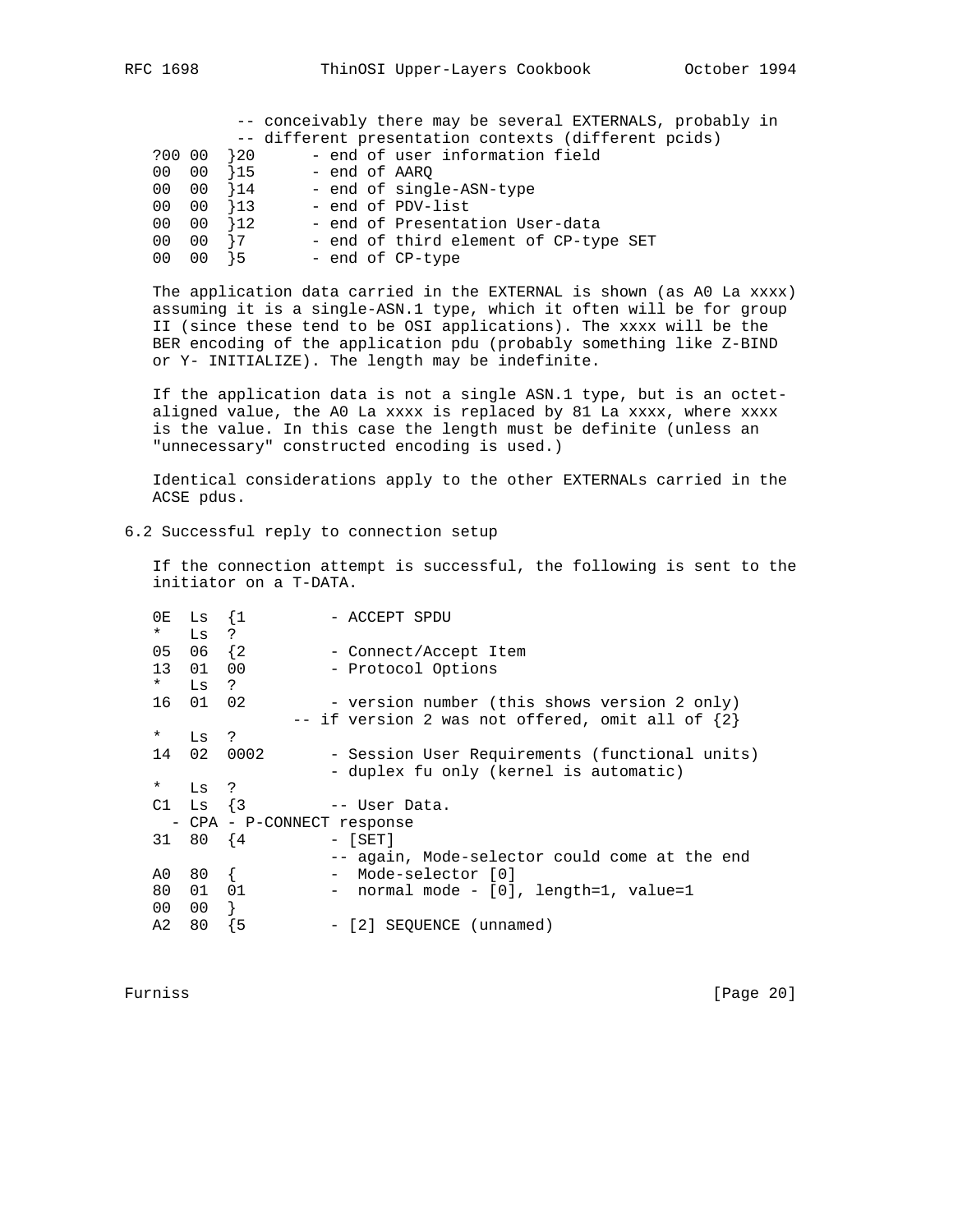| $\star$<br>A5  | La<br>80       | S.<br>$\{6$            | - [5] P-context-definition-result-list                                            |
|----------------|----------------|------------------------|-----------------------------------------------------------------------------------|
|                |                |                        | -- following result items are in the order                                        |
|                |                |                        | -- corresponding to the pctx-definition-list in                                   |
|                |                |                        | -- the connect                                                                    |
|                |                |                        | -- this example assumes that was ACSE, user, rubbish                              |
|                |                |                        | -- with rubbish rejected                                                          |
| 30             | 80             | $\{7$                  | - [SEQUENCE] result item for acse                                                 |
| 80<br>81       | 01<br>02       | 0 <sub>0</sub><br>5101 | -- [0] result, value 0 is acceptance<br>- [1] accepted transfer syntax name = BER |
|                |                |                        | - note that this has an implicit tag, not 06                                      |
| 0 <sub>0</sub> | 0 <sub>0</sub> | ${7}$                  | - end result item for acse p-ctx                                                  |
|                |                |                        |                                                                                   |
| 30             | 80             | $\{8$                  | - [SEQUENCE] result item for application-data pctx                                |
| 80             | 01             | 0 <sub>0</sub>         | - [0] value 0 is acceptance                                                       |
| 81             | La             | XXXXXX                 | - [1] oid for transfer syntax, as on definition list                              |
|                |                |                        | -- if there were several (groupIII), the one you<br>-- liked most                 |
| 0 <sub>0</sub> | 00             | 8                      | - end result item for app-data p-ctx                                              |
| 0 <sub>0</sub> | 0 <sub>0</sub> | 6                      | - end p-ctx-def-result-list                                                       |
| $\star$        | La             | ?                      |                                                                                   |
| 61             | 80             | $\{10$                 | - [APPLICATION 1] User-data, Fully-encoded                                        |
| 30             | 80             | $\{11$                 | - [SEQUENCE] PDV-list                                                             |
| 02             | 01             | 01                     | -- [INTEGER] value is pcid for ACSE, as stored from                               |
|                |                |                        | -- the pctx-definition-list on the P-CONNECT                                      |
|                |                |                        | -- request                                                                        |
| A0             |                | 80 {12                 | - [0] single-ASN1-type                                                            |
| 61             | 80             | ${13}$                 | - A-ASSOCIATE response APDU - AARE<br>- [APPLICATION 1] identifies AARE           |
| $\star$        | La             | ?                      |                                                                                   |
| A1             | 80             | $\{14$                 | - [1] Application-context                                                         |
| 06             | La             | XXXXXX                 | - [OID] name of application context                                               |
|                |                |                        | - usually the same as on AARQ, can differ                                         |
| 00             | 00             | $\}$ 14                |                                                                                   |
| A2<br>02       | 03<br>01       | $\{15$                 | - [2] result                                                                      |
| 0 <sub>0</sub> | 0 <sub>0</sub> | 00<br>315              | - [INTEGER] value 0 means accepted                                                |
| A3             | 80             | $\{16$                 | - [3] result-source-diagnostic                                                    |
|                |                |                        | - (curiously, a non-optional field)                                               |
|                | A1 80          | $\{17$                 | - [1] acse-service-user                                                           |
| 02             | 01             | 00                     | - [INTEGER] value 0 = null ! (why no implicit tag)                                |
| 0 <sub>0</sub> | 0 <sub>0</sub> | $\{17$                 | - end acse-service-user                                                           |
| 0 <sub>0</sub> | 0 <sub>0</sub> | 316                    | - end result source diagnostic                                                    |
| $\star$        | La             | ?                      | -- the user information field may or may not be required                          |
|                |                |                        | (not used for Group I)                                                            |
| ?BE 80         |                | { 20                   | - [30] IMPLICIT SEQUENCE                                                          |
|                |                |                        |                                                                                   |

Furniss [Page 21]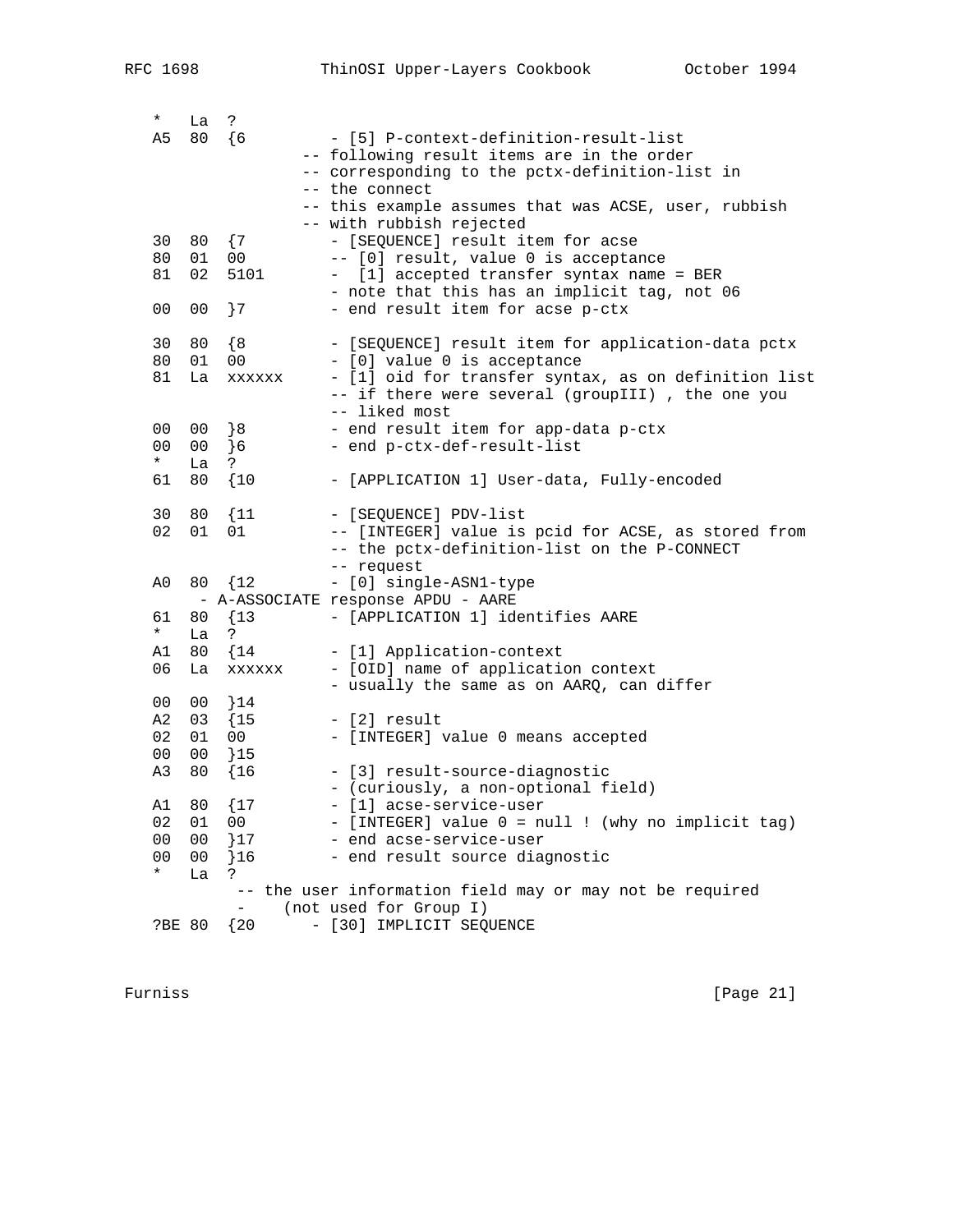| ?28 80          |           | $\{21$           | - [EXTERNAL]                                               |
|-----------------|-----------|------------------|------------------------------------------------------------|
|                 |           |                  | -- the transfer-syntax oid is not present this time        |
|                 | ?02 01 03 |                  | - [INTEGER] this is the pcid for the application           |
|                 |           |                  | - data                                                     |
| ?AO La          |           | <b>XXXX</b>      | $- -$ [0] single-ASN1-type (see note at end of 6.1)        |
| ?00 00          |           | $\rightarrow$ 21 | - end of EXTERNAL                                          |
|                 |           |                  | -- conceivably there may be several EXTERNALS, probably in |
|                 |           |                  | -- different presentation contexts (different pcids)       |
| ?00 00          |           | $\frac{1}{20}$   | - end of user information field                            |
| 00 00           |           | $\{13$           | - end AARE                                                 |
| 00 <sub>0</sub> | - 00      | 12               | - end single-asn1-type                                     |
| 00              | - 00      | }11              | - end PDV-list                                             |
| 00              | 00        | 10               | - end Presn user-data                                      |
| 00              | - 00      | $\overline{5}$   | - end [2] implicit sequence in cpa                         |
| 00              | 00        | ł 4              | - end CPA-type set                                         |
|                 |           |                  |                                                            |

 The following sequence are the octets need to reject a presentation context that was offered in the presentation-context-definition-list. Since the result-list matches the definition list by position, it is placed at the corresponding point within  $\{6\}$  (e.g., it would come immediately after  $\{8\}$ , if the rejected context was the third one.

|             |    | -- next SEQUENCE is a rejection of a pctx     |
|-------------|----|-----------------------------------------------|
| $30\ 80\{9$ |    | - [SEQUENCE] result item for a rejected pctx  |
| 80 01       | 02 | -- [0] result, value 2 is provider rejection  |
| 82 01 00    |    | - [2] reason, value 0 is reason-not-specified |
|             |    | -- there are other reasons, but let's keep it |
|             |    | -- simple                                     |
| $0000$ $19$ |    | - end result item for rejected pctx           |

#### 6.3 Connection rejection

 Refusal is at session-level, but by session user, with no reason given. This is a compromise avoiding making unfounded accusations of (session) protocol misbehaviour. If the implementation finds it does not like the received message, it is not essential to attempt to communicate with the partner why, though this may be helpful if the reason is correctly identified. (In most cases, a wise implementor will make sure an error message goes somewhere or other).

|            | $0C$ $03$ $\{1$ |  | - REFUSE SPDU |                                  |  |
|------------|-----------------|--|---------------|----------------------------------|--|
| $*$ T.S. ? |                 |  |               |                                  |  |
|            | 32 01 00        |  |               | - rejected by SS-user, no reason |  |

 The far-end may send interesting things explaining why you are not getting interworking. If this is a session reason, the reason code will one octet between 81 and 86. If the rejection is higher than session, this will be carried on S-REFUSE (so first octet is still

Furniss [Page 22]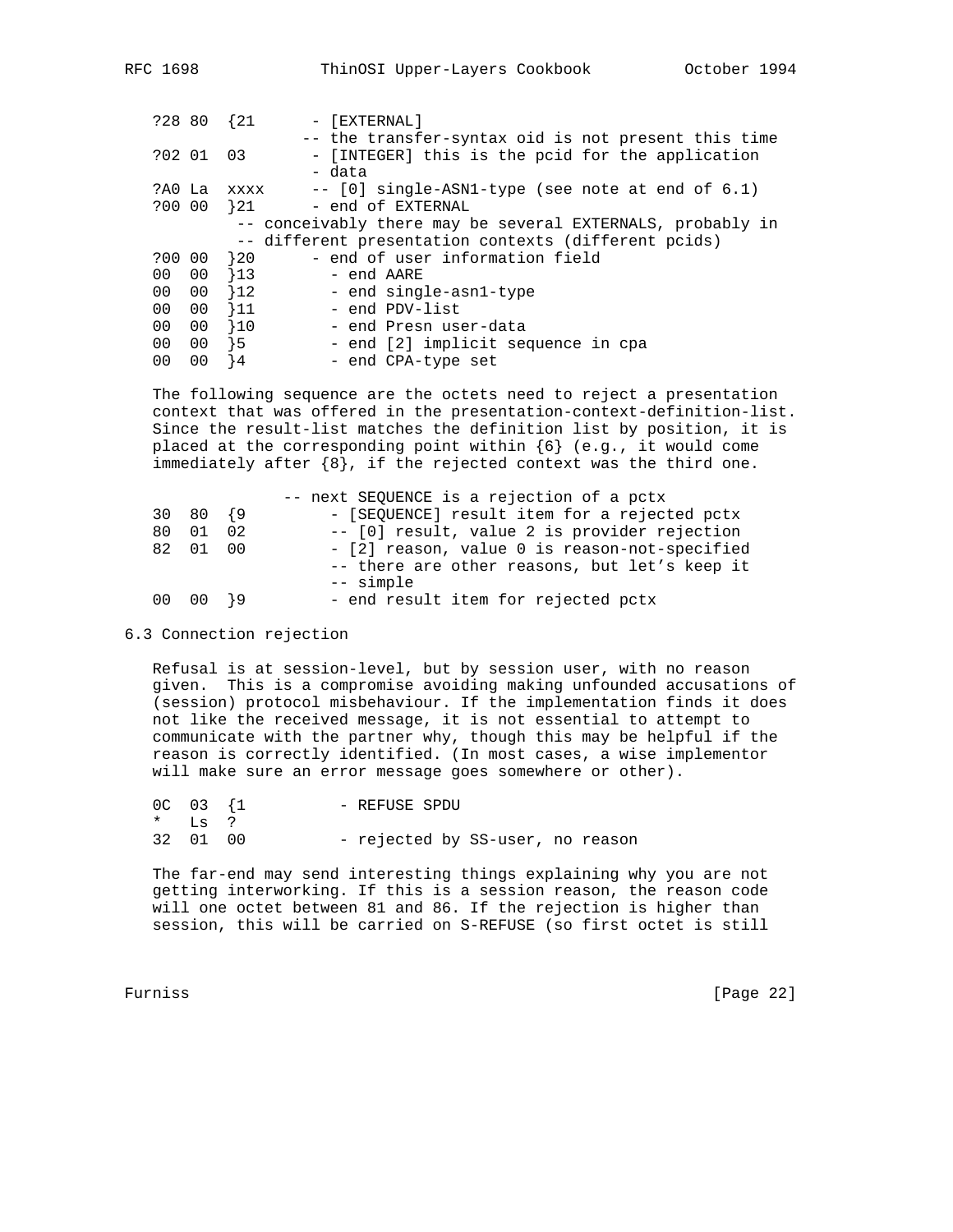0C) and the higher pdu will appear as part of the reason code, which will start with 02. (The only remaining code is 01 = user congestion.)

6.4 Data-phase TSDU

 This is the core of the skinny stack. The lengths shown use a particular set of choices for indefinite and definite lengths that means that the application data length only affects one field. Making the two earlier indefinite lengths definite would require more calculation - adding 4 octets after the application data is assumed to be quicker. This header is also designed to be 20 octets long, thus maintaining 4-byte alignment between transport and application buffers. Implementations are recommended to use this encoding. It is possible to rapidly match incoming data against it - if there is no mismatch until the length field, the location of the beginning of the data can be determined without further analysis.

|    | $0100$ .        |             | - S-GIVE-TOKEN - required by basic concatenation         |
|----|-----------------|-------------|----------------------------------------------------------|
|    |                 |             | - but no parameters                                      |
|    | 01 00 .         |             | - S-DATA - no parameters - what follows is User          |
|    |                 |             | - Information, not User Data, so is not included in      |
|    |                 |             | - the SPDU length fields                                 |
|    |                 |             | - P-DATA PPDU - TD (why TD ? Typed-data id TTD !)        |
|    | 61 80 1         |             | - User-data [APPLICATION 1]                              |
|    |                 | 30 80 {2    | - [SEOUENCE] PDV-list                                    |
| 02 | 01 03           |             | - [INTEGER] pcid for application data, P-CONNECT PPDU    |
|    |                 |             | - remembered by both sides                               |
|    |                 | 81 83yyyyyy | $xxxxx = - [1] octet-aligned presentation data value(s)$ |
|    |                 |             | -- length of length (3 octets) then three octets yyyyyy  |
|    |                 |             | -- for the length of the user data xxxxxx                |
|    | $00 \t 00 \t 2$ |             | - End-of-contents for end of PDV-list                    |
| 00 | 00              |             | - End-of-contents for end of Presentation User-data      |
|    |                 |             |                                                          |

 If the application data is in ASN.1, and a single ASN.1 value is being sent on the TSDU, the same header can be used except for the tag on the presentation data values, which becomes A0 (= [0], constructed).

 If there are multiple data values to be sent, this header can be expanded in several ways:

 a) if there are several ASN.1 values from the same presentation context, they can be concatenated and treated as an octet-aligned value (using the header as shown above, with tag 81 (or  $AI - I$  think its primitive) or each ASN.1 value can be an item

Furniss [Page 23]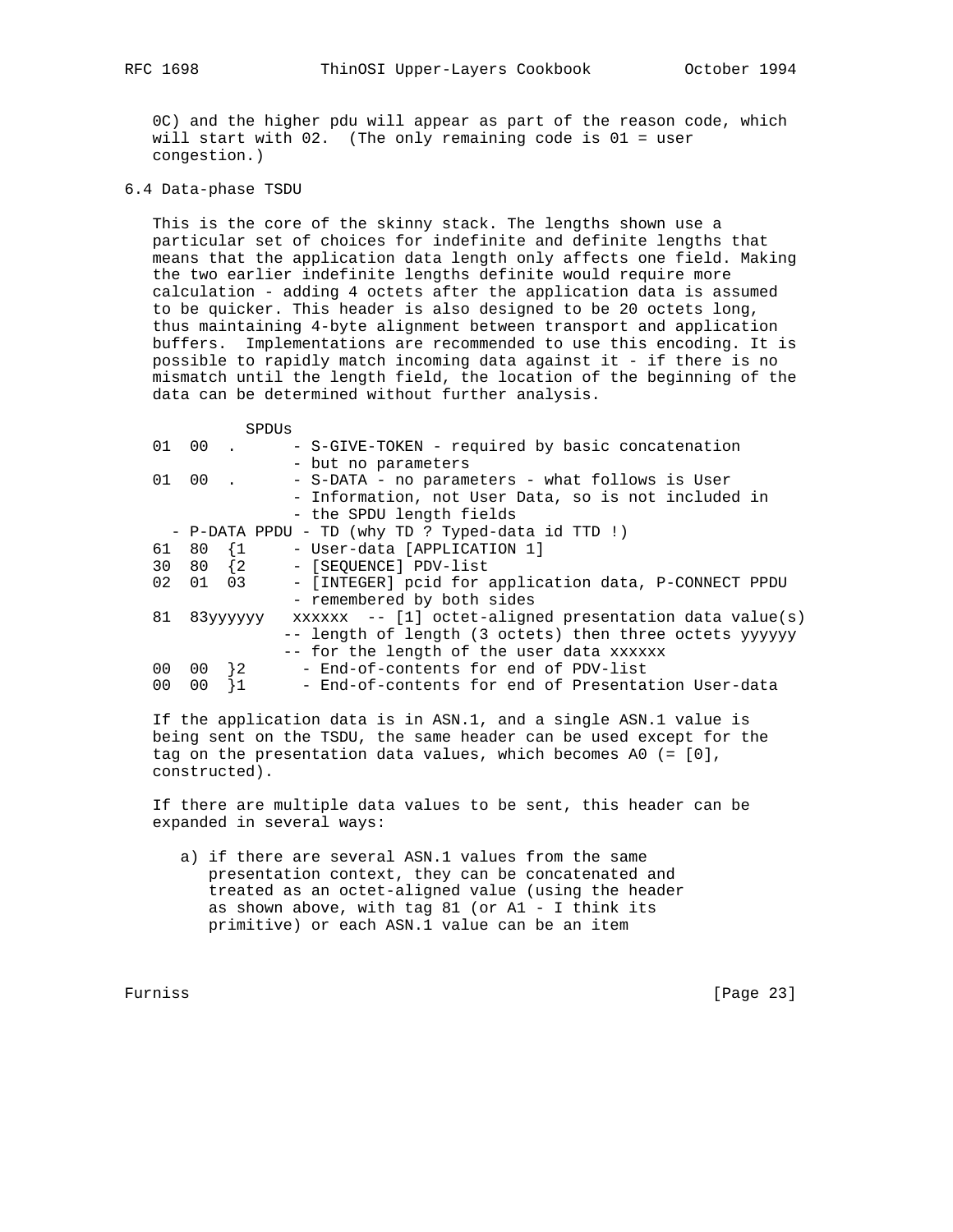(tagged A0), one after the other

 b) if the data values are from different presentation contexts (group IV), each is in its own {2} group within the {1}.

 On receipt, for the simple octet-aligned case, the data value may itself have a constructed encoding - this will make the tag A1, and it will contain elements each tagged 04 (OCTET STRING). According to CULR- 1, these elements are primitive (otherwise they would be 24 of course).

6.5 Closedown - release request

 When all is done, and you want to close down gracefully, send this on T-DATA.

|                 |                                 | - FINISH SPDU |                                                            |  |  |
|-----------------|---------------------------------|---------------|------------------------------------------------------------|--|--|
| 09              |                                 | $10 \t{1}$    | - 9 identifies FINISH                                      |  |  |
| $\star$         |                                 | Ls ?          | - No Transport Disconnect item                             |  |  |
|                 |                                 |               | - default is release Transport-connection                  |  |  |
|                 | $C1$ OE $\{2$                   |               | - User data (code 193)                                     |  |  |
|                 |                                 |               | - P-RELEASE req/ind PPDU (has no name)                     |  |  |
| 61              | 80 {3                           |               | - [APPLICATION 1], user data, fully-encoded                |  |  |
| 30              | 80 {4                           |               | - [SEQUENCE] PDV-list                                      |  |  |
| 02              | 01 01                           |               | -- pcid for ACSE, remembered from setup                    |  |  |
|                 |                                 | A0 80 {5      | - [0] single asn.1-type                                    |  |  |
|                 | - A-RELEASE request APDU - RLRQ |               |                                                            |  |  |
|                 |                                 | 62 80 {6      | - [APPLICATION 2] identifies RLRQ                          |  |  |
| 80              | 01 00                           |               | - [0] reason, value 0 means normal                         |  |  |
| $\star$         | La                              | $\tilde{S}$   |                                                            |  |  |
|                 |                                 |               | -- the user information field may or may not be required   |  |  |
|                 |                                 |               | - ( not required for Group I)                              |  |  |
| ?BE 80          |                                 | $\{7\}$       | - [30] IMPLICIT SEQUENCE                                   |  |  |
| ?28 80          |                                 | $\{8$         | $-$ [EXTERNAL]                                             |  |  |
|                 |                                 |               | -- the transfer-syntax oid is not present this time        |  |  |
|                 | ?02 01                          | 03            | - [INTEGER] this is the pcid for the application           |  |  |
|                 |                                 |               | - data                                                     |  |  |
|                 | ?AO La                          | XXXXX         | -- [0] single-ASN.1-type application data                  |  |  |
|                 |                                 |               | $--$ (see note at end of $6.1$ )                           |  |  |
| ?00 00          |                                 | 8             | - end of EXTERNAL                                          |  |  |
|                 |                                 |               | -- conceivably there may be several EXTERNALS, probably in |  |  |
|                 |                                 |               | -- different presentation contexts (different pcids)       |  |  |
|                 | $?0000$ }7                      |               | - end of user information field                            |  |  |
| 00 <sub>o</sub> | 00                              | $\{6\}$       | - end of RLRO                                              |  |  |
|                 |                                 | 00 00 }5      | - end of single asn.1-type                                 |  |  |
| 00              | 00                              | $\}$ 4        | - end of PDV-list                                          |  |  |
| 0 <sub>0</sub>  | 0 <sub>0</sub>                  | }3            | - end of Presentation User-data                            |  |  |

Furniss [Page 24]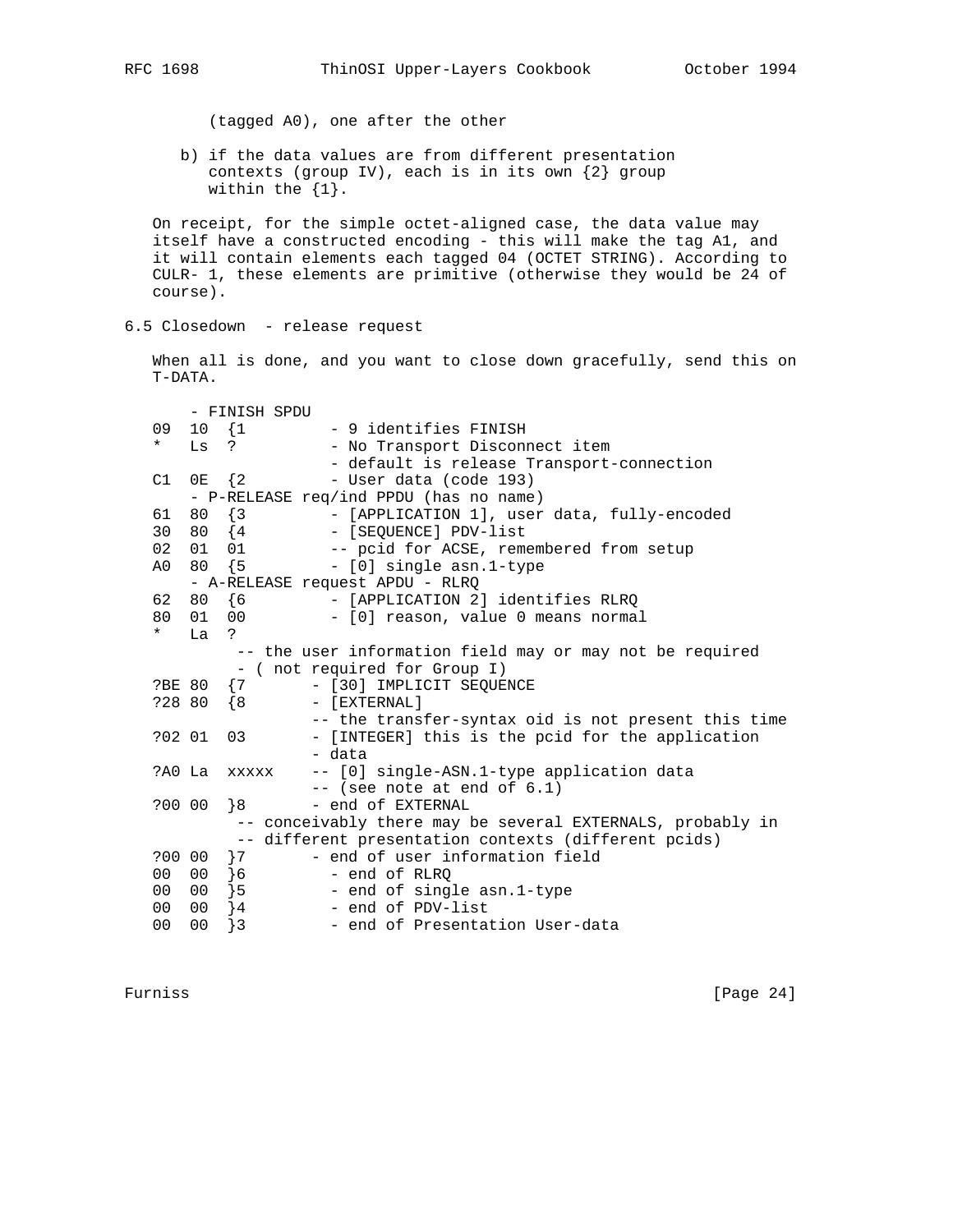6.6 Closedown - release response

 On receiving a FINISH, you send this to tell the other end it is all over - Session DISCONNECT SPDU 0A Ls {1 - SI=10, DISCONNECT C1 Ls {2 - User data - P-RELEASE rsp PPDU 61 80 {3 - [APPLICATION 1], user data, fully-encoded 30 80 {4 - [SEQUENCE] PDV-list 30 80 {4 - [SEQUENCE] PDV-list<br>02 01 01 -- [INTEGER] pcid for<br>A0 80 {5 - [0] single asn.1-tv -- [INTEGER] pcid for ACSE, remembered from setup - [0] single asn.1-type - A-RELEASE response APDU - RLRE 63 80 {6 - [APPLICATION 3] identifies RLRE 80 01 00 - [0] reason, value 0 means normal \* La ? -- the user information field may or may not be required - (not required for Group I) ?BE 80 {7 - [30] IMPLICIT SEQUENCE ?28 80 {8 - [EXTERNAL] -- the transfer-syntax oid is not present this time<br>?02 01 03 - [INTEGER] this is the poid for the application - [INTEGER] this is the pcid for the application - data ?A0 La xxxxx -- [0] single-ASN.1-type application data -- (see note at end of 6.1) ?00 00 }8 - end of EXTERNAL -- conceivably there may be several EXTERNALS, probably in -- different presentation contexts (different pcids) ?00 00 7 - end of user information field<br>00 00 6 - end of RLRE 00 00 }6 - end of RLRE<br>00 00 }5 - end of sing:<br>00 00 }4 - end of PDV-: 00 00 }5 - end of single asn.1-type 00 00 }4 - end of PDV-list 00 00 }3 - end of Presentation userdata

6.7 Deliberate abort

 It is not clear whether this is any use - just clearing the Transport connection will be more effective. It goes on T-DATA, but asks for the far-side to close the T-connection.

 - Session ABORT SPDU 19 Ls {1 - SI of 25 is ABORT 11 01 03 - Transport Disconnect PV, code 17 -- value = '...00011'b means please -- release T-conn, user abort \* Ls ? C1 11 {2 - Session User Data

Furniss [Page 25]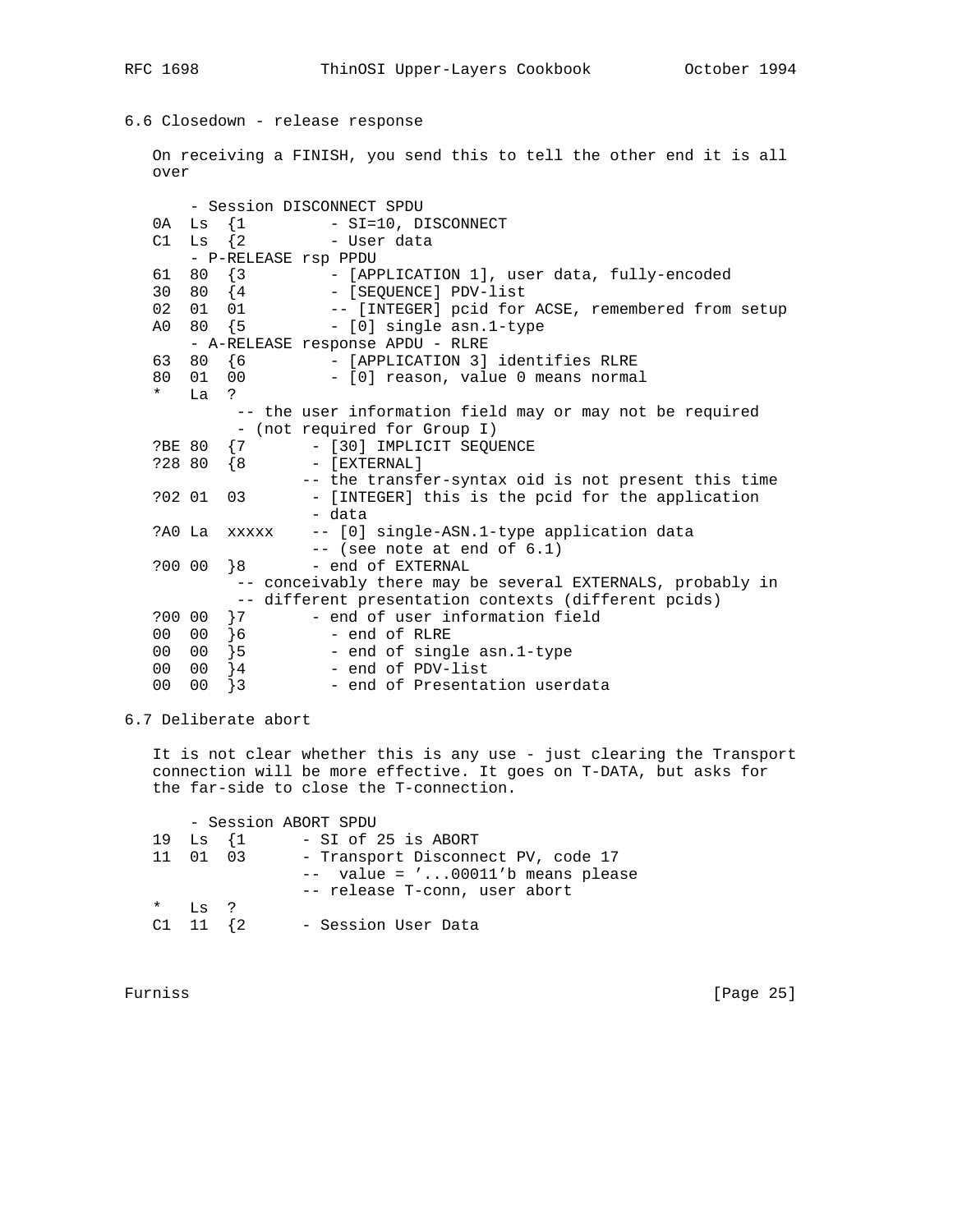- P-U-ABORT PPDU - ARU A0 80 {3 - [0] implicit sequence for normal mode A0 80 {4 - [0] presentation-context-identifier-list 30 80 {5 - [SEQUENCE] 02 01 01 - [INTEGER]pcid for ACSE 06 02 5101 - [OID] for acse transfer syntax = BER 00 00 }5  $--$  there will be one  ${6}$  group for each application -- presentation context that is used in this message  $--$  if there is no user data, the  ${6}$  group can be -- omitted 30 80 {6 02 01 03 - [INTEGER] pcid for application data 06 La xxxxxx - [OID] transfer syntax for application data 00 00 }6 00 00 }4 - end of presentation-context-identifier-list 61 80 {7 - [APPLICATION 1], user data, fully-encoded 30 80 {8 - [SEQUENCE] PDV-list 02 01 01 - [INTEGER] pcid for ACSE as on CP PPDU A0 05 {9 - [0] single asn.1-type - A-ABORT APDU - ABRT 64 80 {10 - [APPLICATION 4] identifies ABRT 80 01 01 - [0] value 1 is acse-service-provider -- the user information field may or may not be required ?BE 80 {11 - [30] IMPLICIT SEQUENCE ?28 80 {12 - [EXTERNAL] -- the transfer-syntax oid is not present this time -- (according to CULR-1) ?02 01 03 - [INTEGER] this is the pcid for the application - data ?A0 La xxxxx -- [0] single-ASN.1-type application data -- (see note at end of 6.1) ?00 00 }12 - end of EXTERNAL -- conceivably there may be several EXTERNALS, probably in -- different presentation contexts (different pcids) ?00 00 }11 - end of user information field 00 00 }10 - end of ABRT 00 00 }9 - end of single asn.1-type 00 00 }8 - end of PDV-list 00 00 }7 - end of Presentation user-data 00 00 }3 - end of ARU-PPDU

Furniss [Page 26]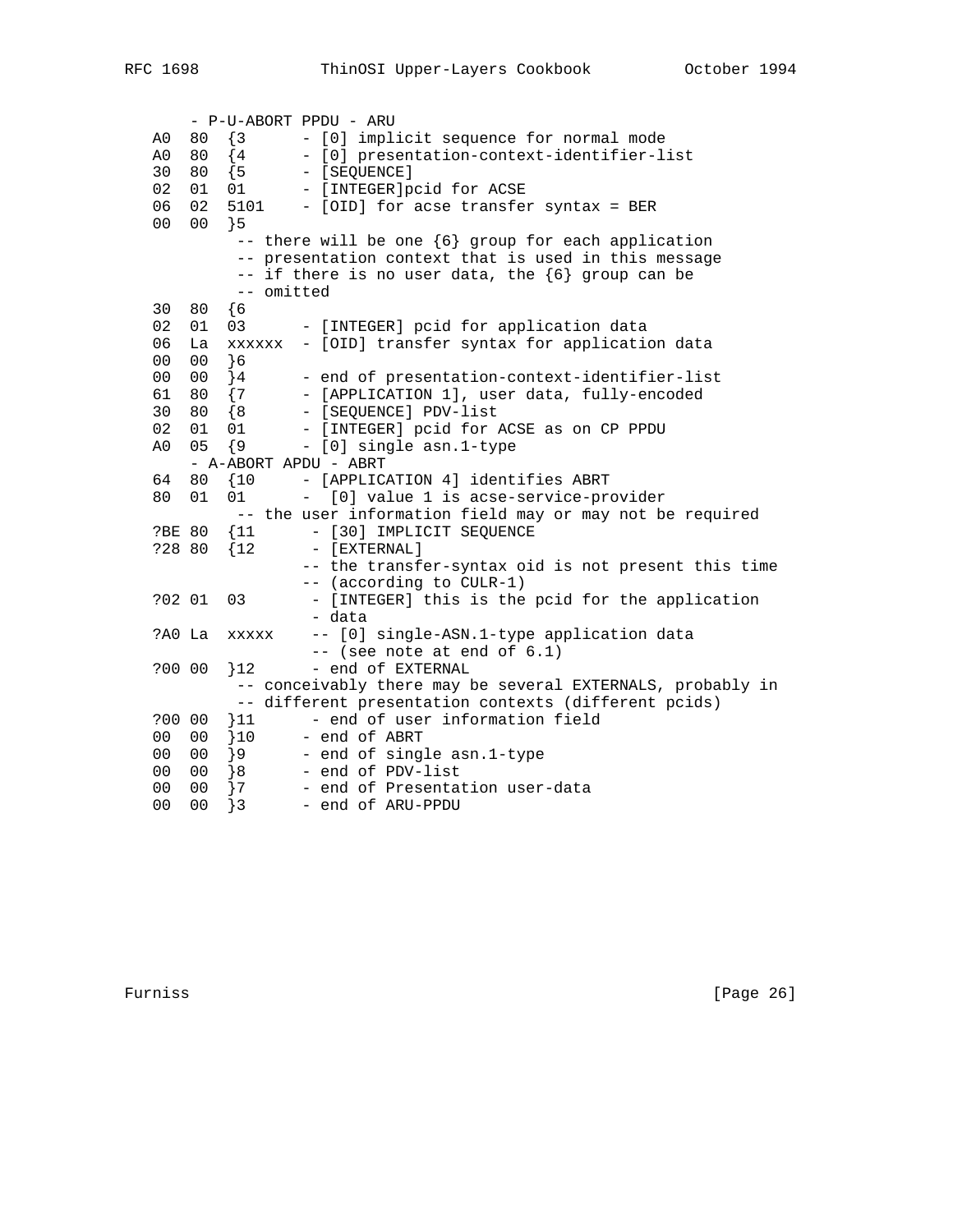# 6.8 Provider abort

 Generated when an internal error occurs (i.e., something has gone mildly (?) wrong in the cookbook implementation). Rather than accuse anyone of protocol errors, we just abort at session.

 ABORT SPDU 19 03 {1 - SI=25 = ABORT SPDU<br>11 01 09 - Transport Disconneo - Transport Disconnect PV, code 17 -- value = '...01001'b release T-conn -- no reason \* Ls ?

6.9 Abort accept

 If a Session abort (of any kind) is sent, it is possible that the far-end will send back an abort accept. If this happens, disconnect the transport. (The abort messages above do not propose that the transport connection be reused, and in this case, an abort accept is just the far-end passing the transport-disconnect initiative back.) This session message need never be sent - just disconnect transport on receiving an abort.

 ABORT ACCEPT SPDU 1A 00 . - SI=26 = ABORT ACCEPT SPDU, no parameters

7. References

 [CULR-1] ISO/IEC DISP 11188-1 - Information Technology - International Standardised Profile - Common Upper Layer Requirements - Part 1: Basic Connection oriented requirements (DISP ballot ends June 1994).

 [CULR-3] Draft of Common Upper-layer requirements - Part 3: Minimal OSI upper layers facilities (A later draft will be proposed as ISP 11188/3).

 [ISO8072] Information processing systems - Open Systems Interconnection - Transport service definition; ISO, 1986.

 [ISO8073] Information processing systems - Open Systems Interconnection - Transport protocol specification; ISO, 1986.

 [ISO8326] Information processing systems - Open Systems Interconnection - Basic connection oriented session service definition; ISO, 1987 (or review copy of revised text = ISO/IEC JTC1/SC21 N4657, April 1990).

Furniss [Page 27]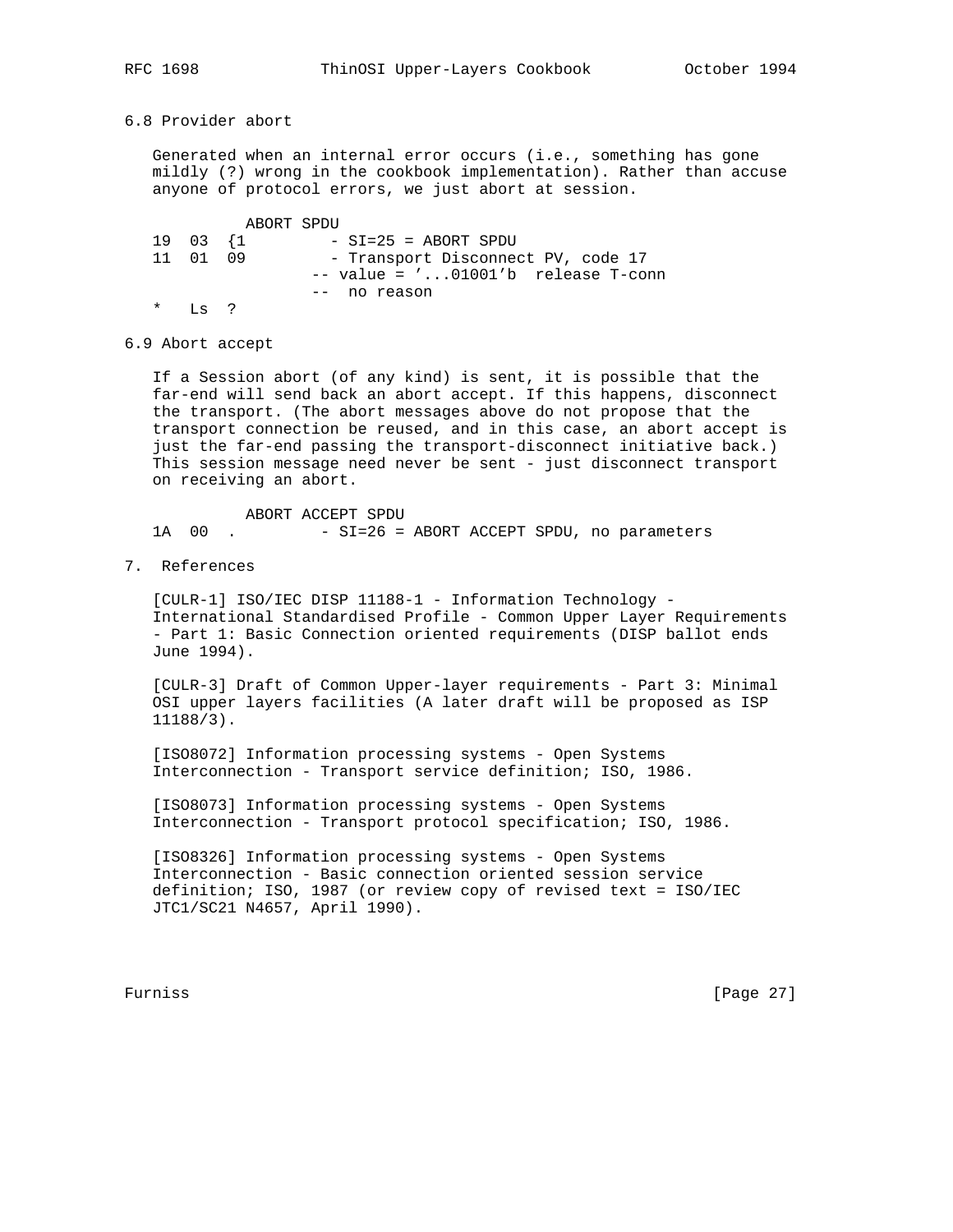[ISO8327] Information processing systems - Open Systems Interconnection - Basic connection oriented session protocol specification; ISO, 1987 (or review copy of revised text = ISO/IEC JTC1/SC21 N4656, April 1990).

[ISO8649] Information processing systems - Open Systems Interconnection - Service definition for the Association Control Service Element; ISO, 1989.

[ISO8650] Information processing systems - Open Systems Interconnection - Protocol specification for the Association Control Service Element; ISO, 1989.

 [ISO8822] Information processing systems - Open Systems Interconnection - Connection-oriented presentation service definition; ISO, 1989.

[ISO8823] Information processing systems - Open Systems Interconnection - Connection-oriented presentation protocol specification; ISO, 1989.

 [ISO8824] Information technology - Open Systems Interconnection - Specification of Abstract Syntax Notation One (ASN.1), ISO/IEC 1990.

 [ISO8825] Information technology - Open Systems Interconnection - Specification of Basic Encoding Rules for Abstract Syntax Notation One, ISO/IEC 1990.

 [RFC1006] Rose, M., and D. Cass, "ISO Transport Services on Top of the TCP", STD 35, RFC 1006, Northrop Research and Technology Center, May 1987.

 [ISO9594] Information technology - Open Systems Interconnection - The Directory; ISO/IEC, 1990.

 [RFC 1274] Barker, P., and S. Kille, "The COSINE and Internet X.500 Schema", RFC 1274, University College London, November 1991.

8. Other Notes

 The Session, Presentation and ACSE standards have been the subject of considerable amendment since their first publication. The only one that is significant to this cookbook is Session addendum 2, which specifies session version 2 and unlimited user data. New editions of these standards, incorporating all the amendments, will be published during 1994.

Furniss [Page 28]